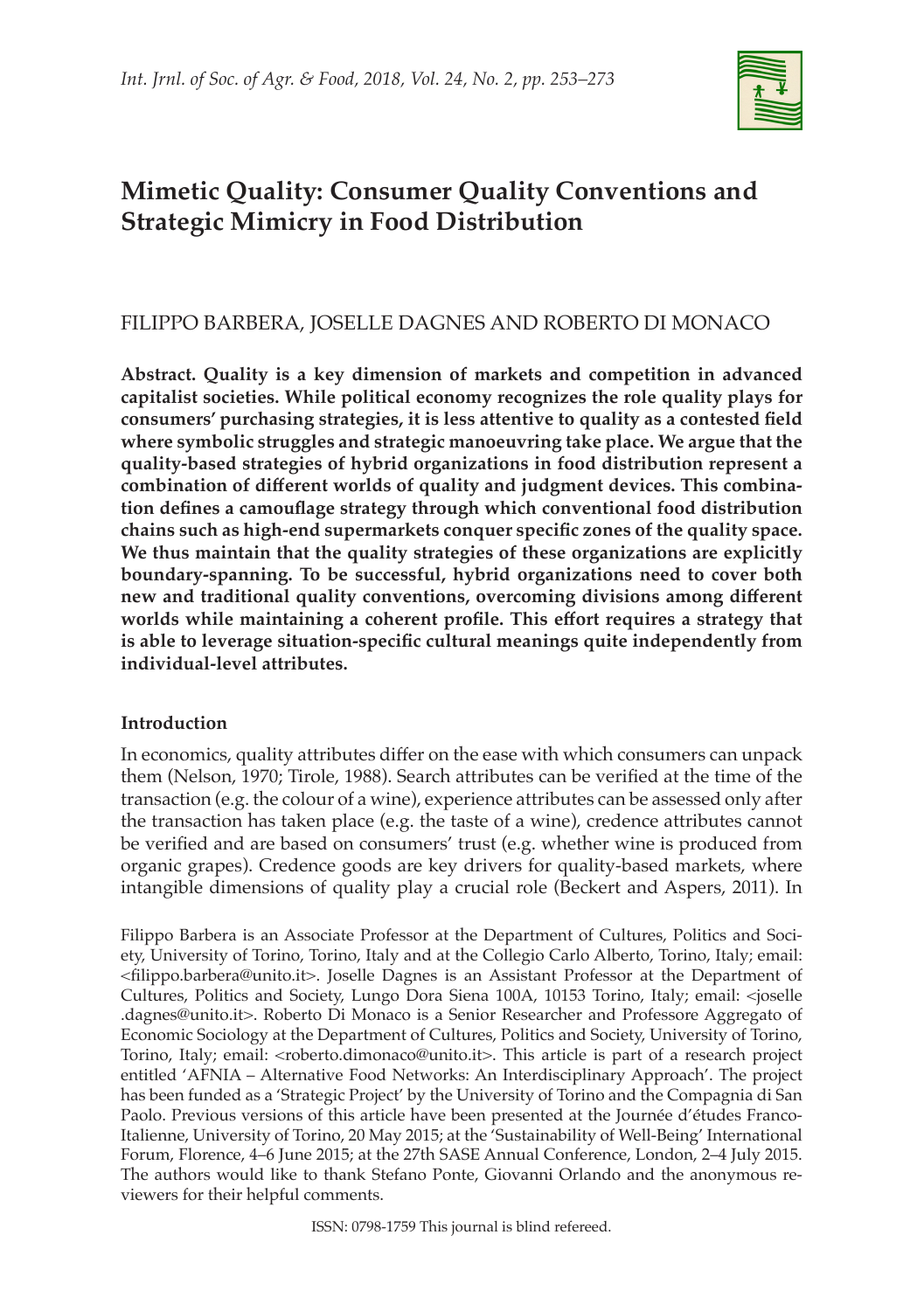this article, we will argue that general references to 'quality as credence goods' are unsatisfactory from a sociological point of view. Quality, in fact, is a contested field where symbolic struggles (Pecoraro and Uusitalo, 2013) and strategic manoeuvring take place (Callon et al., 2002; Boltanski and Thévenot, 2006; Negro et al., 2007).<sup>1</sup> We will analyse this process with regard to food distribution, comparing alternative and conventional food chains. Alternative food networks (AFNs) are a wide-ranging body of practices dealing with food provisioning in a different way from the mainstream agri-food system (Murdoch et al., 2000). AFNs usually take the form of grassroots experiments aimed at reorganizing the food system along ethical, political, moral and health lines (Micheletti et al., 2004; Honkanen et al., 2006; Onozaka et al., 2010; Sassatelli, 2015). While giving a clear analytical definition of AFNs is difficult, these phenomena tend to rely on different forms of spatial, economic and social proximity between supply and demand (Kebir and Torre, 2012).

To detect mimetic strategies in the quality space, we argue that AFNs should not be analysed *in isolation* but along a continuum with conventional food networks. As recently suggested by Ponte (2016), there is an increasing dissatisfaction with neatly allocating empirical phenomena into one or another convention, moral order or stabilized compromise. A more accurate perspective would entail examining how consumers and producers simultaneously interact through multiple justifications (Boltanski and Thévenot, 2006), as opposed to selectively engaging in single worlds. Although this approach is not new theoretically, empirically it has 'rarely [been] taken into consideration' (Ponte, 2016, p. 20; see also Stamer, 2018). Strategic maneuvering of capitalist hybrid organizations within the quality space, we maintain, is a key element to single out the strategies that support capitalism's ability to *adapt* to new challenges and criticisms. The empirical analysis of consumer quality conventions in food distribution is our empirical case in point.

The article is structured as follows: in the first part, we set out the key concepts of our analytical framework at the crossroads of different but complementary bodies of literature, namely conventions theory, judgment devices and omnivorism. In the second part, we illustrate the research design, methods and data. In the third, we discuss the empirical findings. Finally, in the conclusions we go back to the research question and elaborate further on the key concept of *mimetic quality* at different analytical levels.

#### **Theoretical Framework: Quality as a Contested Field**

The consumption of symbolic goods and the commodification mechanisms of quality spaces are key elements for capitalism to flourish: not by covering existing needs but by eliciting new ones' (Streeck, 2016, p. 212). In this line, political economy admits that quality is one of the most important forces leading to the economic growth of firms and markets; however, as Reeves and Bednar emphasize (1994), searching for a distinctive definition of quality just yields inconsistent results (see also Gallarza et al., 2011). Quality, the argument goes, is not a static feature, defined once and for all. Rather, focusing on food cultures, we can argue that quality is 'fluid and malleable, and tends to shift as a good passes from one social context to another' (Murdoch and Miele, 2004, p. 159) and from one individual to another, as a result of the process of *qualification* carried out by every actor involved in the supply chain (Callon et al., 2002). In fact, as claimed by Callon and colleagues, the evaluation of the quality of food products depends on the interaction between two different dimensions, one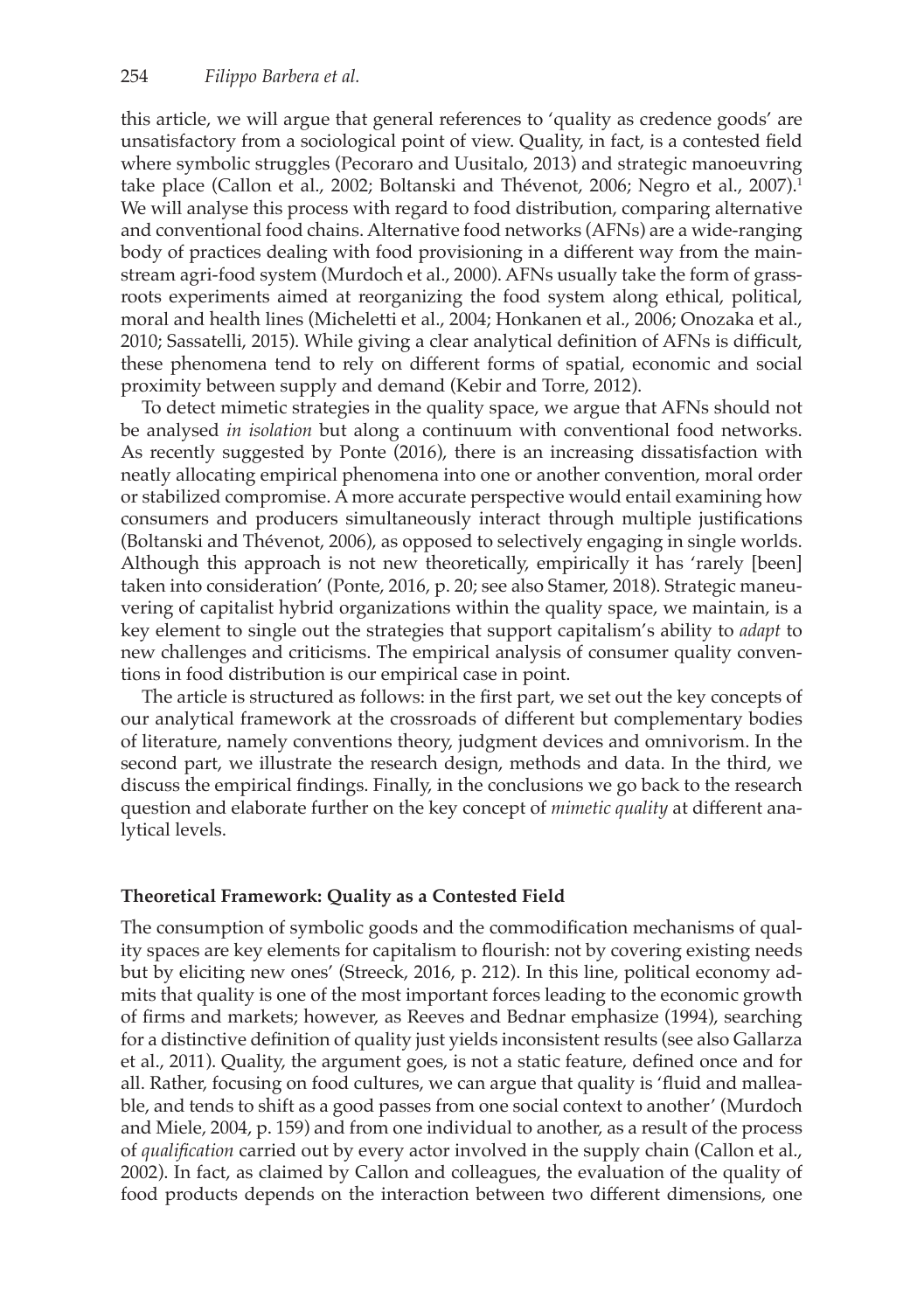referring to the intrinsic attributes of goods – such as shape, color, taste, consistency – and one related to the extrinsic judgment of individuals (Callon et al., 2002; see also Murdoch and Miele, 2004, p. 159).

A consequence of this definition is that, in the *economy of quality*, prices and information are not enough to assess the worth of goods (see Callon et al., 2002; Beckert, 2016). Quality is first and foremost a *judgment* grounded on credence/trust useful to deal with the complexity of transactions. While we concur with the prominence of credence goods for quality-based markets, we nonetheless argue that references to credence goods simply shift the problem: where does credence/trust come from? Credence is a symbolic dimension that implies structures of meaning whose explanatory power needs to be accounted for (Beckert, 2009; Karpik, 2010). Moreover, how does this symbolic dimension matter in the analysis of markets and capitalism? As Wolfgang Streeck observes: 'a rising share of the goods that make today's capitalism economies grow would not sell if people dreamed other dreams than they do' (Streeck, 2016, p. 212). The 'worlds of quality conventions' perspective (Eymard-Duvernay, 1989; see also Sylvander, 1995; Thévenot, 1995; Biggart and Beamish, 2003; Boltanski and Thévenot, 2006; Borghi and Vitale, 2006; Stark, 2011; Ponte, 2016) provides a useful starting point to answer this question. Boltanski and Thévenot (2006) develop six 'worlds' of legitimate common welfare (inspirational, domestic, opinion/fame, civic, market and industrial worlds), which allow actors to reduce semantic uncertainty and facilitate coordination.<sup>2</sup> According to conventions theory,<sup>3</sup> price is the main management form of a particular market only if there is no semantic uncertainty about quality. When differences in prices directly express shared differences in quality, market coordination applies. But when price alone cannot translate quality, actors set up other conventions and forms of coordination. In domestic coordination, uncertainty about quality is solved through interpersonal trust (i.e. longterm social ties between actors). In industrial coordination, uncertainty is reduced through common enforceable standards. Civic coordination works where there is collective commitment to welfare and/or public interest. In the world of fame, uncertainty about quality is solved through public celebrity, and worth derives from the opinion of experts. Finally, in the inspired world, what is worthy is what cannot be controlled, what is felt in inner experience, manifested by feelings and passions and what rejects habits and routines (Ponte, 2009).

Convention theory has been summarized by Ponte (2016) in two main streams: the worlds of production framework (Salais and Storper, 1992; Storper and Salais, 1997) and the orders of worth approach (Boltanski and Thévenot, 2006). These two streams converge in Lucien Karpik's perspective, where orders of worth pair with different judgment devices that provide consumers with the knowledge to evaluate the 'worth of goods' (Karpik, 2010, p. 96).

Such devices can be differentiated in relation to the nature of the transmitted knowledge: we will thus have *personal devices* and *impersonal devices*. The former consist of networks of interpersonal relationships based on the personal and multiple interpretations of reality that are spontaneously generated and network based. The latter convey a different kind of knowledge, unmediated by direct experience and therefore homogeneous for all consumers (certifications, guides, rankings). Both personal and impersonal devices generate specific coordination regimes: personal devices support reticular regimes, professional regimes and interfirm regimes, while impersonal devices sustain authenticity regimes, mega-regimes, expert-opinion regimes and common-opinion regimes. As we show below, the quality-based strat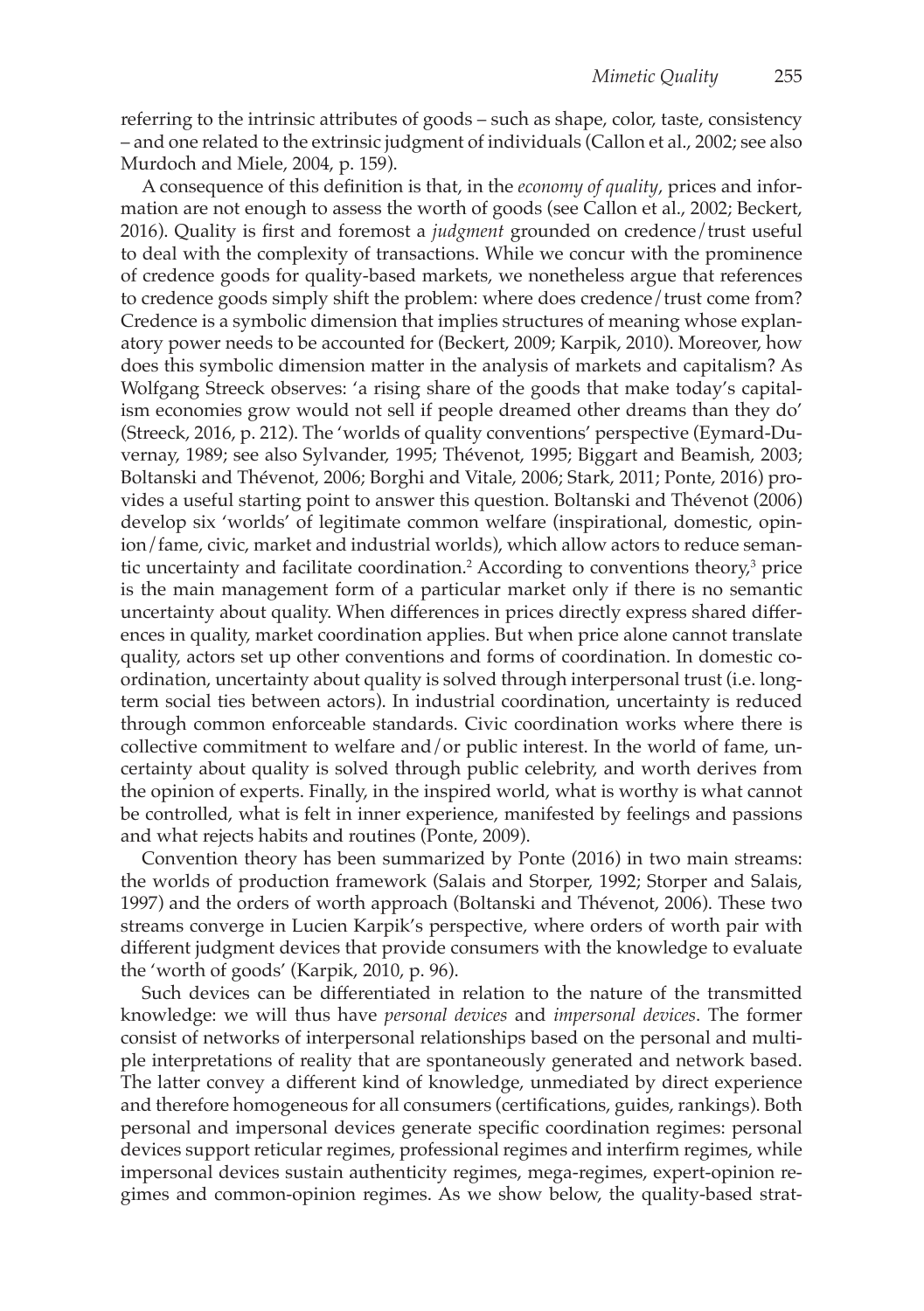egies of so-called hybrid organizations (Haigh et al., 2015) represent a clear combination of different worlds of quality and judgment devices. We argue that this combination defines a *camouflage* strategy through which conventional food chains (e.g. high-end supermarkets) conquer specific zones of the quality space. This key point leads to the idea of *mimetic quality* as a distinctive boundary-spanning strategy (Goldberg et al., 2016). $4$ 

For which kind of consumers are these boundary-spanning quality strategies particularly effective? First of all, for omnivores who display appreciation for *diversity* as symbolic marker of high status (Peterson and Kern, 1996, p. 903). Consumers in hybrid food chains seek artisanal quality *and* food safety standards, freshness *and* convenience, a link with the territory *and* variety, uniqueness *and* large quantities. But as the literature on omnivorous consumers states: 'the meaning of omnivorous taste… does not signify that the omnivore likes everything *indiscriminantly*' (Peterson and Kern, 1996, p. 904). For instance, consumers who enter a high-end supermarket do not expect to find a plethora of undifferentiated goods. Similarly, those who turn to a local producer or a solidarity purchasing group do not expect to find tropical fruits from a large multinational corporation. Consumers in their purchasing choices need to rely on *some sort* of coherence in the overall definition of quality (Murdoch and Miele, 1999, p. 468; Kirwan, 2006). Accordingly, the profile of food retailers requires a distinctive positioning in the quality space. In this connection, it is worth recalling that criteria of distinction (Bourdieu, 1984) based on omnivorousness are centred not so much on *what* one consumes, but rather on the *way* items of consumptions are reflectively enjoyed in *concrete purchasing practices* (Peterson and Kern, 1996, p. 904). Following Goldberg and colleagues (2016), we thus argue that to be successful hybrid organizations need to overcome divisions among different worlds of quality while keeping a coherent profile in connection with consumer purchasing *experiences*. This effort requires both a marketing strategy and an organizational setting able to leverage situation-specific cultural *meanings* of quality that – quite independently from individual-level attributes of consumers (Kirwan, 2006) – work as 'distributed apparatus[es] of qualification' to *decouple* quality conventions from the individual traits of consumers. These apparatuses work as 'quality devices': they are assemblages (both discursive and material) that intervene in the *construction* of markets (Muniesa et al., 2007). These 'atmospherics' (Vida et al., 2007, p. 469) devices do not just refer to 'the tailoring of the designed environment to enhance the likelihood of desired effects or outcomes' (Greenland and McGoldrick, 1994, p. 2), as the applied marketing literature would suggest. As Callon et al. (2002, p. 205) state they work as tools for distributed cognition in which information and references are spread out between many elements. Accordingly, the consumer's preferences are tied *into* them.

If quality conventions were framed only as given consumer desires to be 'enacted upon', the coherence among such diverse metrics would alternatively rely on utility maximization – as agents hold a well-defined preference ordering and they can trade off quality conventions – or on internalized values systems that coherently build the overall quality profile of purchasing choices. Both perspectives have been challenged repeatedly by the sociology of qualities and qualification, which emphasizes the situational features of qualification and judgment (Boltanski and Thévenot, 2000). In this connection, 'talking of quality means raising the question of the controversial processes of qualification, processes through which qualities are attributed, stabilized, objectified and arranged' (Callon et al., 2002, p. 199). Quality is thus a processual competence that occurs in *situations* where valuation is spatially localized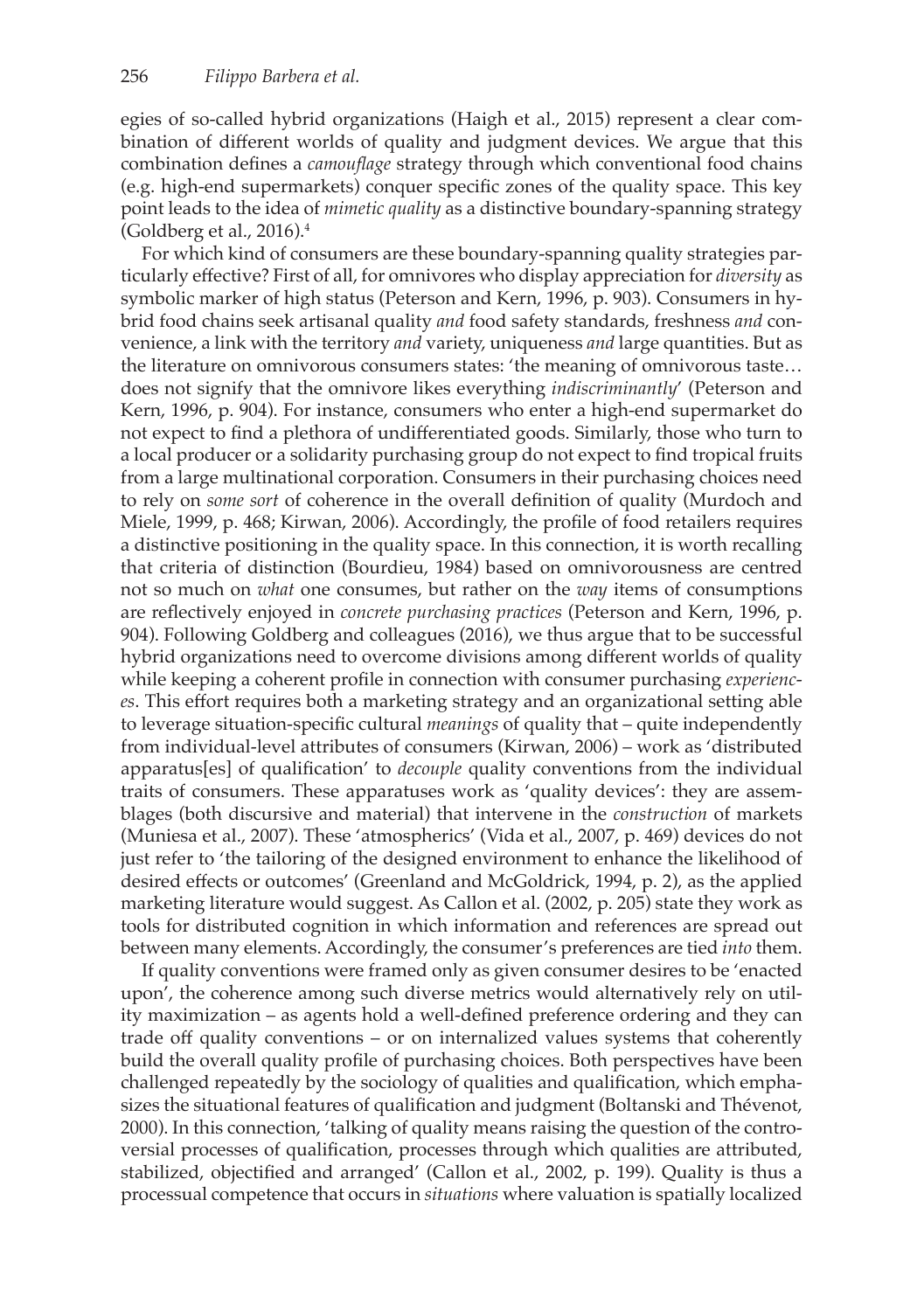and temporally marked (Hutter and Stark, 2015).

### **Data and Research Design**

#### *The Local Context*

In order to shed light on the quality-based strategies carried out by social actors in the agri-food sector, we focus on the positioning of different supply chains – both conventional and alternative – in Piedmont, a region in the north-west of Italy with a particularly favourable context for quality food production (Dansero and Puttilli, 2014). Considering a continuum between conventional and alternative forms, five supply chains have been singled out:

- 1. Hypermarkets and supermarkets. These large-scale retail systems are not uniformly distributed in Italy, with northern regions showing greater development than southern ones, though there are differences and exceptions (Arcidiacono, 2016). Piedmont represents a peculiar case due to the large number (nearly 2,000) of these outlets, their average floor area, which is higher than in the rest of the country (309  $m^2$  in Piedmont compared to 279  $m^2$  in Italy as a whole; AGCM, 2013), and, at the same time, the low market concentration that sees the lead retailer controlling only about 20% of the regional market (in several other regions this figure is close to 50%) (Arcidiacono, 2016). Large-scale retailers thus stand out in Piedmont both for widespread diffusion and high differentiation.
- 2. High-end food retailers. Piedmont is the birthplace of Eataly, a retailer-cumrestaurant that specializes in quality food. The first store opened in Turin in 2007, on the initiative of founder Oscar Farinetti. In the following years, several other stores were opened in Italy and abroad (Germany, Turkey, United Arab Emirates, Japan, Korea, USA, Brazil). Eataly has been influenced and sponsored by Slow Food, a movement that aims to safeguard local food cultures and traditions. Founded in the 1980s, Slow Food now has more than 100000 members in 150 countries. While benefiting from Slow Food's aura, Eataly is a true for-profit company, with annual revenues of  $\epsilon$ 400 million and sales growth of 28% in 2015. Since 2014, a merchant bank owns 20% of the company, which will be listed on the stock exchange in 2019.
- 3. Traditional local markets. These spaces have been facing different trends. On the one hand, the introduction of stricter regulations, together with the diffusion of supermarkets, has led to a relative decline in their numbers. On the other hand, a long-standing tradition of produce freshness and a favourable quality–price ratio has kept the habit of buying at markets alive among local people. Piedmont falls in the second scenario, with around 1,000 traditional markets regularly held in the region (Regione Piemonte, 2012), most of them on a weekly basis at least. The city of Turin, the region's capital, has more than 40 daily markets.
- 4. Farmers' markets. In the wake of increasing interest in locally grown food, a significant number of initiatives have been developed to promote direct sales from local, small-scale farmers. In addition to on-farm sales, these initiatives include both the participation in traditional local markets and the creation of monthly, ad hoc farmers' markets, frequently promoted by organizations such as Coldiretti and Confederazione Italiana Agricoltori (CIA). In Piedmont, the percentage of local farms involved in direct (off-farm) sales is nearly twice the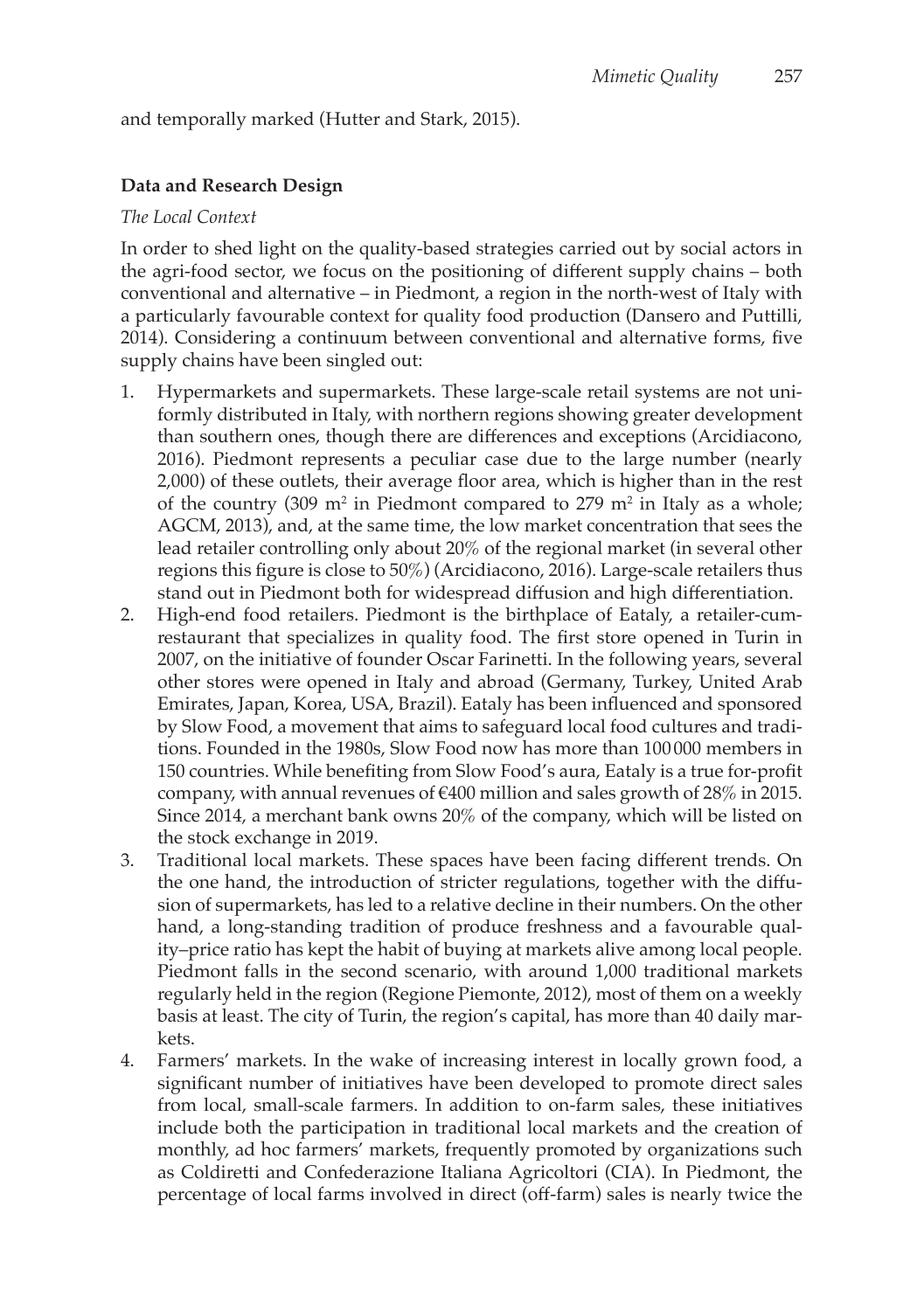#### 258 *Filippo Barbera et al.*

national average (Piedmont 9.4%, Italy 5.2%), and 87 farmers' markets take place regularly (Pettenati and Dansero, 2015). In Turin alone, nearly 300 local farmers participate in traditional markets; there are also 11 farmers' markets.

5. Solidarity purchase groups. These are self-organized networks of individuals and families who buy food – and sometimes other goods – directly from producers. This kind of community-supported agriculture appeared in Italy in the mid-1990s and then gradually spread, reaching over 1,000 cases in 2011.<sup>5</sup> In Piedmont there are no less than 170 solidarity pruchase groups, over 130 of which are located in the Turin province.

The dynamism of Piedmont's agri-food panorama makes the region ideally suited for a case study that aims to deepen knowledge of the quality positioning of different supply chains.

#### *Data Collection and Sampling method*

Data collection was based on a questionnaire administered to a sample of consumers (N=1,090) from the above five supply chains, which investigated purchasing habits, quality conceptions, expected quality dimensions and socio-economic features. Data collection was carried out from March 2014 to June 2015 by trained interviewers supervised by the research group. To diminish self-selection biases, in each supply chain the interviewers contacted one in every five consumers, regularly varied the point of administration (rotating in different locations within the markets or supermarkets), and operated on different days of the week (from Monday to Saturday) and time slots (morning, afternoon and evening). With regard to high-end retailers, data gathering took place in one of Turin's Eataly stores. Regarding local markets, municipal data allowed us to identify 29 daily markets in Turin where there are both traditional vendors and farmers. Starting from this list, we adopted a stratified sampling method, first dividing the 28 smaller markets in three strata based on their number of farmers' stalls, then randomly extracting from each stratum four specific markets.<sup>6</sup> Finally, we added to the sample the biggest market in town, Porta Palazzo, which represents a peculiar case being the largest open-air market in Europe, with around 800 stalls in total, including about 90 farmers' stalls. We thus obtained a sample of 13 municipal markets. Finally, we selected four different solidarity purchase groups (SPGs) in the Turin province, according to location (in the city or in the neighbouring municipalities) and number of members (small to medium groups, up to 50 adherents, and groups with more than 50 members). After obtaining the commitment of the managers in each group, the interviewers participated in the distribution of food and administered the questionnaire to SPG members.

Overall, 1,090 questionnaires were administered: 385 in large-scale retailers (35.3% of the total sample), 251 in high-end ones (23%), 216 in traditional local markets (19.8%), 87 in farmers' markets (8%), and 151 in SPGs (13.9%).<sup>7</sup> The final sample was composed of 483 males (44.3%) and 602 females (55.2%), with a mean age of responders equal to 47.<sup>8</sup> The distribution in age classes highlights the prevalence of adults (35–64 years old), representing 45.8% of the sample (499 cases), while 266 (24.4%) belonged to the young class (18–34) and 163 (15%) to the elderly one.<sup>9</sup> With respect to socio-economic status, data were available for 931 interviewees and showed that 40.7% belonged to the employed middle class (379 cases), 13.1% to the self-employed middle class (122 cases), 14.4% to the upper class (134 cases), 12.9% to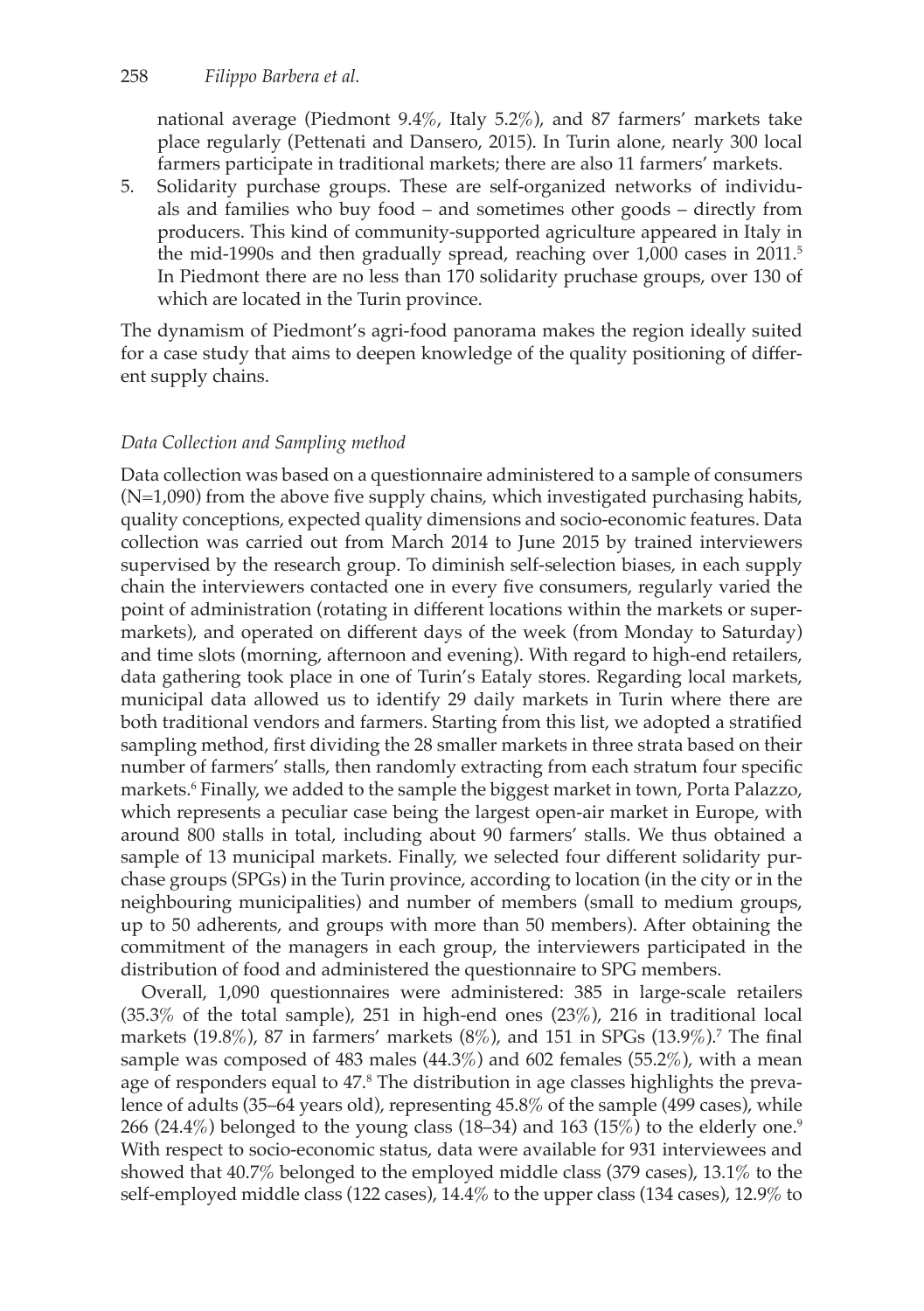the lower class (120 cases), while 176 responders (18.9%) had an undefined occupational class since they were not employed at the time of the data collection. Consistent with this socio-economic profile, it was found that a large share of respondents  $(41.3\%)$  had a monthly net income of between €800 and €1,500. Among the others, 37% claimed to earn less than  $\epsilon$ 800 per month and 21.8% to have at its disposal more than  $\epsilon$ 1,500 per month.<sup>10</sup>

# **Empirical Findings**

We will now put to the test the previously delineated theoretical framework by outlining three hypotheses.

- Hp. 1. Quality *mixes* are emerging in the world of food consumption. These do not overlap neatly with the 'conventional–alternative' dichotomy, are *selfcontained*, and do not mirror the random world of omnivorism.
- Hp. 2. Food supply chains select their quality positioning accordingly. *Multipolar* strategies to intercept the increasing complexity of quality spaces are evolving, adding new quality conventions without giving up traditional ones.
- Hp. 3. New multipolar strategies are built on clear-cut organizational leverage and judgment devices that support the *situational* production of meaning for consumers within specific food chains, independently of micro-level individual attributes.

We measured the level of importance of seven quality conventions using a Likert scale with items ranging 1–10 (2 items, total score from 0 to 20). Empirical results show that all conventions are considered important by a high number of consumers, although the less recognized one is the market convention, in which only 14.7% of consumers score higher than the median value (14). The most important quality convention is the environmental one, in which 85.1% of consumers score above the median value. In addition, market and inspiration conventions show greater variability, meaning that they are valued in the opposite way by relevant consumer groups (Figure 1 and Table 1).

To test the first hyphotesis, we checked for the multipolarity of quality conventions. As Figure 2 clearly shows, many consumers fall under a high number of quality conventions: the modal value of conventions to which consumers give importance



**Figure 1**. Quality conventions: mean scores and standard deviation.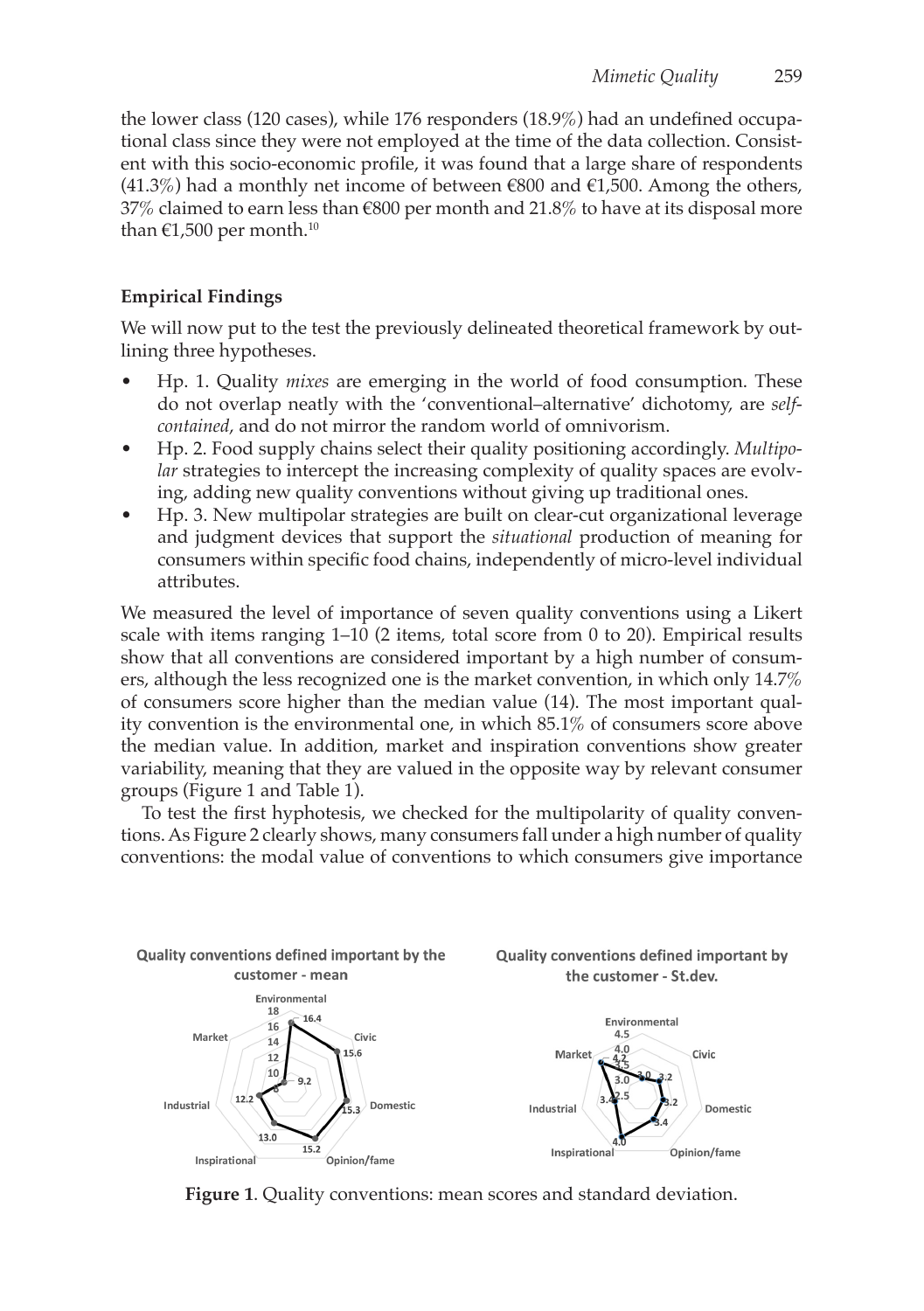| Food supply chains   |          | Domes-<br>tic  | Enviro-<br>mental | Civic          | Opinion        | Inspira-<br>tional | Market         | Indus-<br>trial |
|----------------------|----------|----------------|-------------------|----------------|----------------|--------------------|----------------|-----------------|
| Total                | mean     | 15.36          | 16.56             | 15.63          | 15.40          | 12.78              | 8.91           | 12.01           |
|                      | std.dev. | 3.32           | 3.07              | 3.26           | 3.36           | 4.11               | 4.24           | 3.39            |
|                      | min      | $\overline{2}$ | $\overline{2}$    | $\overline{2}$ | $\overline{2}$ | $\mathbf{1}$       | $\overline{2}$ | $\overline{2}$  |
|                      | max      | 20             | 20                | 20             | 20             | 20                 | 20             | 20              |
|                      | mode     | 16             | 20                | 20             | 16             | 14                 | 10             | 11              |
| Hypermar-            | mean     | 15.40          | 16.28             | 15.77          | 14.87          | 13.34              | 9.51           | 12.20           |
| kets and             | std.dev. | 2.89           | 2.88              | 2.96           | 3.38           | 3.62               | 3.98           | 3.24            |
| supermarkets         | min      | 6              | 5                 | $\overline{4}$ | $\overline{2}$ | $\overline{2}$     | $\overline{2}$ | $\overline{2}$  |
|                      | max      | 20             | 20                | 20             | 20             | 20                 | 20             | 20              |
|                      | mode     | 16             | 20                | 20             | 16             | 14                 | 10             | 13              |
| High-end             | mean     | 15.81          | 16.64             | 15.74          | 15.62          | 13.83              | 9.52           | 13.12           |
| food retailers       | std.dev. | 2.79           | 2.98              | 3.19           | 3.08           | 4.06               | 4.42           | 3.51            |
| (Eataly)             | min      | 7              | 6                 | $\overline{2}$ | 7              | $\overline{2}$     | $\overline{2}$ | $\overline{2}$  |
|                      | max      | 20             | 20                | 20             | 20             | 20                 | 20             | 20              |
|                      | mode     | 16             | 20                | 16             | 16             | 16                 | 10             | 15              |
| Traditional lo-      | mean     | 15.34          | 15.97             | 14.95          | 14.64          | 12.74              | 9.80           | 12.26           |
| cal markets          | std.dev. | 3.33           | 3.02              | 3.36           | 3.42           | 3.95               | 4.10           | 3.62            |
|                      | min      | 5              | $\overline{4}$    | $\overline{2}$ | $\overline{2}$ | $\overline{2}$     | $\overline{2}$ | $\overline{2}$  |
|                      | max      | 20             | 20                | 20             | 20             | 20                 | 20             | 20              |
|                      | mode     | 16             | 20                | 16             | 14             | 14                 | 10             | 13              |
| Farmers'             | mean     | 16.63          | 17.54             | 16.48          | 16.49          | 12.83              | 8.62           | 11.63           |
| markets              | std.dev. | 2.94           | 2.64              | 3.09           | 2.90           | 3.97               | 4.35           | 3.35            |
|                      | min      | 6              | 10                | 8              | 9              | $\overline{2}$     | $\overline{2}$ | 3               |
|                      | max      | 20             | 20                | 20             | 20             | 20                 | 19             | 20              |
|                      | mode     | 20             | 20                | 20             | 20             | 16                 | 11             | 11              |
| Solidarity-          | mean     | 13.44          | 16.36             | 15.16          | 15.35          | 10.97              | 6.86           | 10.71           |
| based                | std.dev. | 3.81           | 3.60              | 3.48           | 3.72           | 4.46               | 3.65           | 2.70            |
| purchasing<br>groups | min      | $\overline{2}$ | $\overline{2}$    | $\overline{2}$ | $\overline{2}$ | $\mathbf{1}$       | $\overline{2}$ | $\overline{2}$  |
|                      | max      | 20             | 20                | 20             | 20             | 20                 | 20             | 17              |
|                      | mode     | 14             | 20                | 15             | 16             | 13                 | $\overline{2}$ | 11              |

**Table 1**. Consumer judgments of quality conventions in the five supply chains.

above the median value is four out of seven. The quality space is thus structured along different attractors.

Is this multipolarity organized *and* boundary-spanning? To analyse the underlying structure of the quality space, we performed a principal component analysis applied to 14 items over seven conventions. The analysis shows that two clear-cut quality profiles emerge, which synthesize both distinctive and boundary-spanning conventions (Table 2). As for the first factor, quality is anchored to a set of socially relevant meanings represented by food (environmental, domestic, civic, inspirations); we label this factor 'soft quality'. The second factor includes dimensions referring to public reputation and price (opinion and commercial conventions); we label this factor 'hard quality'. As loading values show, the industrial convention is transversal to these two components. The regime of the industrial world is determined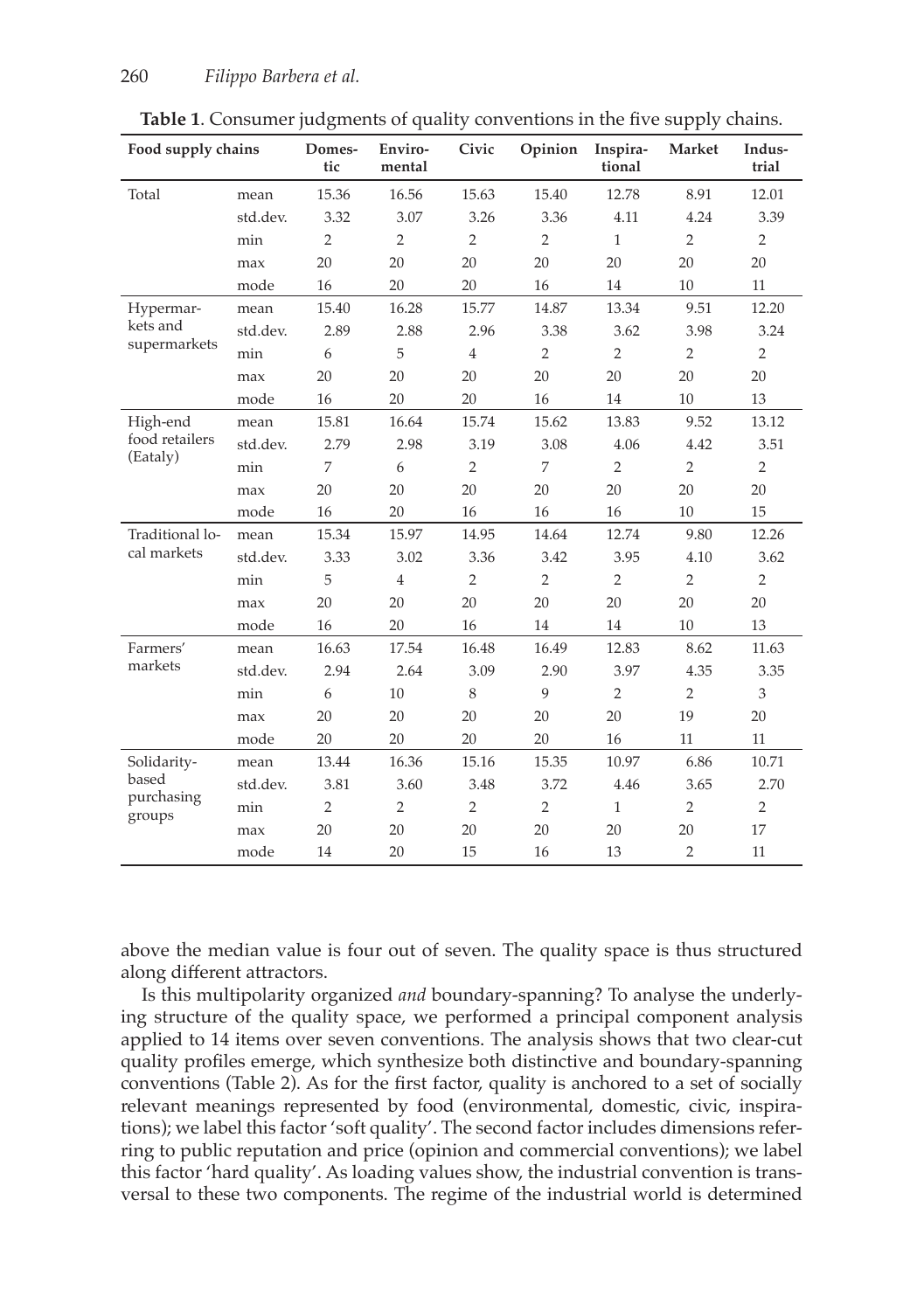

**Figure 2**. Percentage of respondents above the median value (7) for the number of conventions.

by the centrality of technical standards and is dominated by a logic of functionality and standardization. As Boltanski and Thévenot (2006) argued, the confrontation between the worlds of quality leads to different forms of *compromise* and *conflict*. Our findings point to a divide between the two worlds of quality (soft and hard) and to a likely compromise grounded in the industrial quality convention, which displays a double belonging and hence sets a potential common ground.

The empirical evidence further supports the idea that consumers cannot be generically defined as 'random omnivores'. Although characterized by multiple adherences to quality conventions (Figure 2), an ordered multipolarity with boundaryspanning traits is clearly at work (Table 2).

To test the presence of supply strategies designed to intercept this ordered multipolarity, we analysed consumers' quality representations, distinguishing them depending on the supply chain they use most frequently to purchase food. If the consumers intercepted by different supply chains have quality representations that are consistent with the chain's profile, this would confirm that operators are able to differentiate their offerings with respect to the emerging 'soft' and 'hard' dimensions of quality. As stated, we expect that situational, chain-specific features matter more than individual-level variables.

First of all, supply operators differ greatly from one another with respect to the quality profile prevailing among the consumers (Figure 3). Representations focusing on hard quality (public reputation and prices) are widely present among consumers who regularly shop in supermarkets and traditional local markets, with more than 60% of consumers being above the average value, while representations centred on soft quality attributes are less important, with just over 40% above average. Farmers' markets maximize instead the soft quality component (nearly 70% of customers is above average), but to the detriment of the hard quality one. These findings are broadly consistent with the chains' profiles.

As we will discuss in more detail in the next section, the positioning of Eataly within the quality space in Figure 3 stands out as a case of *hybrid strategy*. Figure 3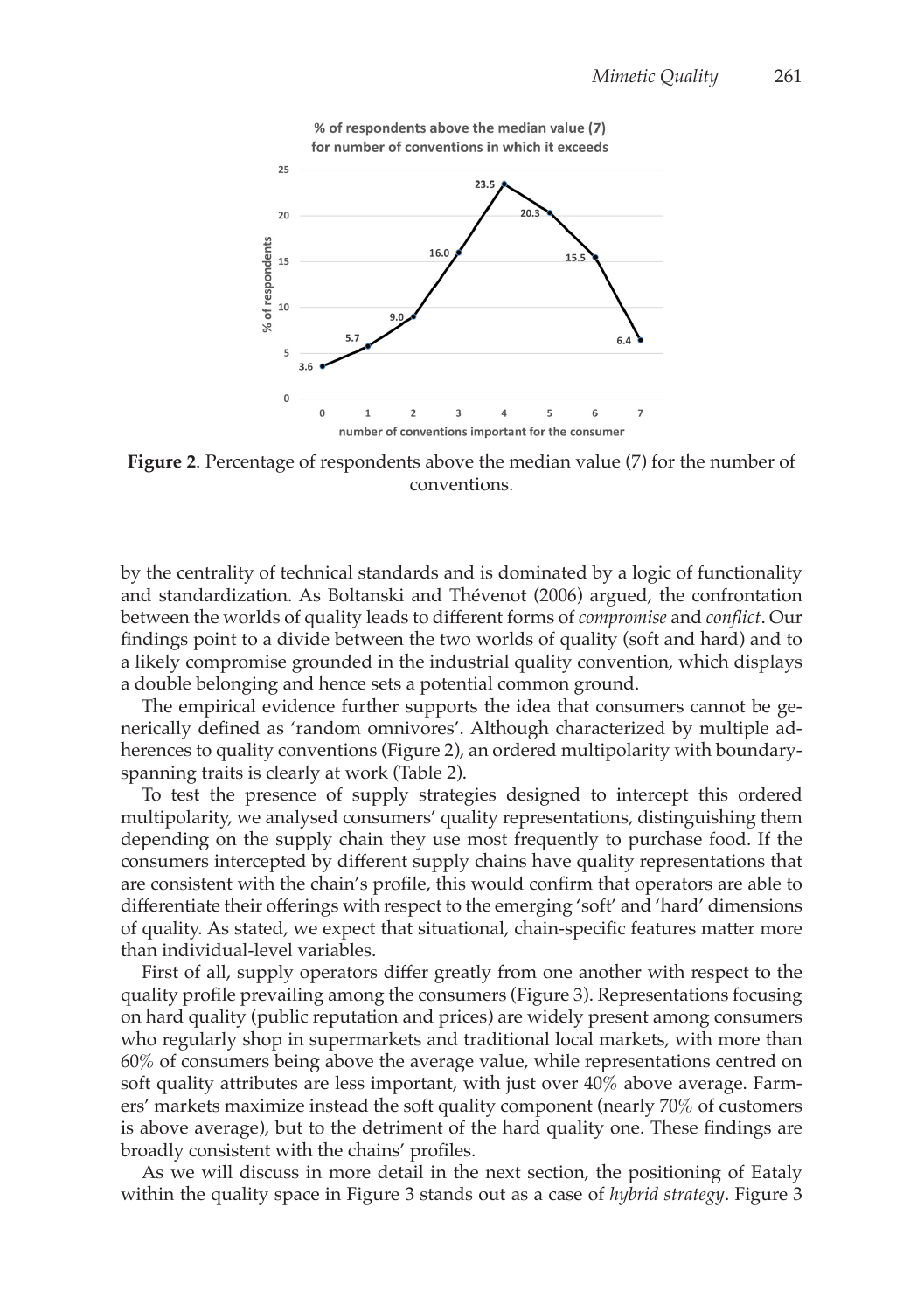| Item loadings for principal component analysis. Rotated component matrix. | Factor 1                                                                                                                                       | Factor 2        |                 |
|---------------------------------------------------------------------------|------------------------------------------------------------------------------------------------------------------------------------------------|-----------------|-----------------|
|                                                                           |                                                                                                                                                | Soft<br>quality | Hard<br>quality |
| Domestic                                                                  | Vegetables and fruits are quality goods when: they are grown<br>according to tradition.                                                        | .513            | .222            |
|                                                                           | Do you feel comfortable buying vegetables and fruits: from<br>those who you trust?                                                             | .598            | .004            |
| Environmental                                                             | Vegetables and fruits are quality goods when: they are environ-<br>mentally friendly.                                                          | .709            | $-.042$         |
|                                                                           | Do you feel comfortable buying vegetables and fruits: from<br>those who respect the environment when producing and trad-<br>ing?               | .797            | $-.146$         |
| Civic                                                                     | Vegetables and fruits are quality goods when: they are the<br>product of the work and commitment of many people of a<br>territory.             | .660            | .094            |
|                                                                           | Do you feel comfortable buying vegetables and fruits: from<br>those who care not only about their personal interest?                           | .708            | $-.068$         |
| Inspiration                                                               | Vegetables and fruits are quality goods when: the product mir-<br>rors the passion with which it was made.                                     | .662            | .104            |
|                                                                           | Do you feel comfortable buying vegetables and fruits: from<br>those who do it with passion and commitment?                                     | .751            | $-.002$         |
| Opinion                                                                   | Vegetables and fruits are quality goods when: they have a solid<br>reputation due to awards or experts' opinion.                               | .335            | .652            |
|                                                                           | Do you feel comfortable buying vegetables and fruits: from<br>those who sell only widely judged high-quality products?                         | .266            | .717            |
| Market                                                                    | Vegetables and fruits are quality goods when: they have a high<br>price.                                                                       | $-.050$         | .767            |
|                                                                           | Do you feel comfortable buying vegetables and fruits: from<br>those who sell more expensive products?                                          | $-.101$         | .816            |
| Industrial                                                                | Vegetables and fruits are quality goods when: they have been<br>produced and processed according to strict rules.                              | .510            | .278            |
|                                                                           | Do you feel comfortable buying vegetables and fruits: from<br>those who sell products that have followed a standardized<br>production process? | $-.138$         | .769            |

|  |  | <b>Table 2.</b> Latent dimentions of quality conventions. |
|--|--|-----------------------------------------------------------|
|  |  |                                                           |

*Notes*: Extraction method: principal component analysis; rotation method: equamax with Kaiser normalization; rotation converged in three iterations. The proportion of variance explained by the two factors: 50.9%; weighted sample (every supply chain has the same weight); final test: Kaiser-Meyer-Olkin Test: KMO =  $0.823$ , Bartlett test sig. =  $0.000$ .

shows that Eataly leverages on both dimensions of quality: it scores slightly higher than SPGs on the soft quality dimension, outperforming to some extent generalist supermarkets and traditional local markets on the hard one. SPGs display a different positioning: they score well in the soft dimension of quality, underperforming in the hard dimension in terms of public reputation and price. All in all, the empirical evidence illustrated so far reasonably supports the second hypothesis.

To find support for the third hypothesis, we checked first the statistical significance of the above-illustrated differences between supply chains. As Table 3 shows, differences between groups are statistically significant.

To check if the effect on quality positioning (Figure 3) of the chains' attributes is stronger than the effect of individual-level attributes (such as gender, age, birth-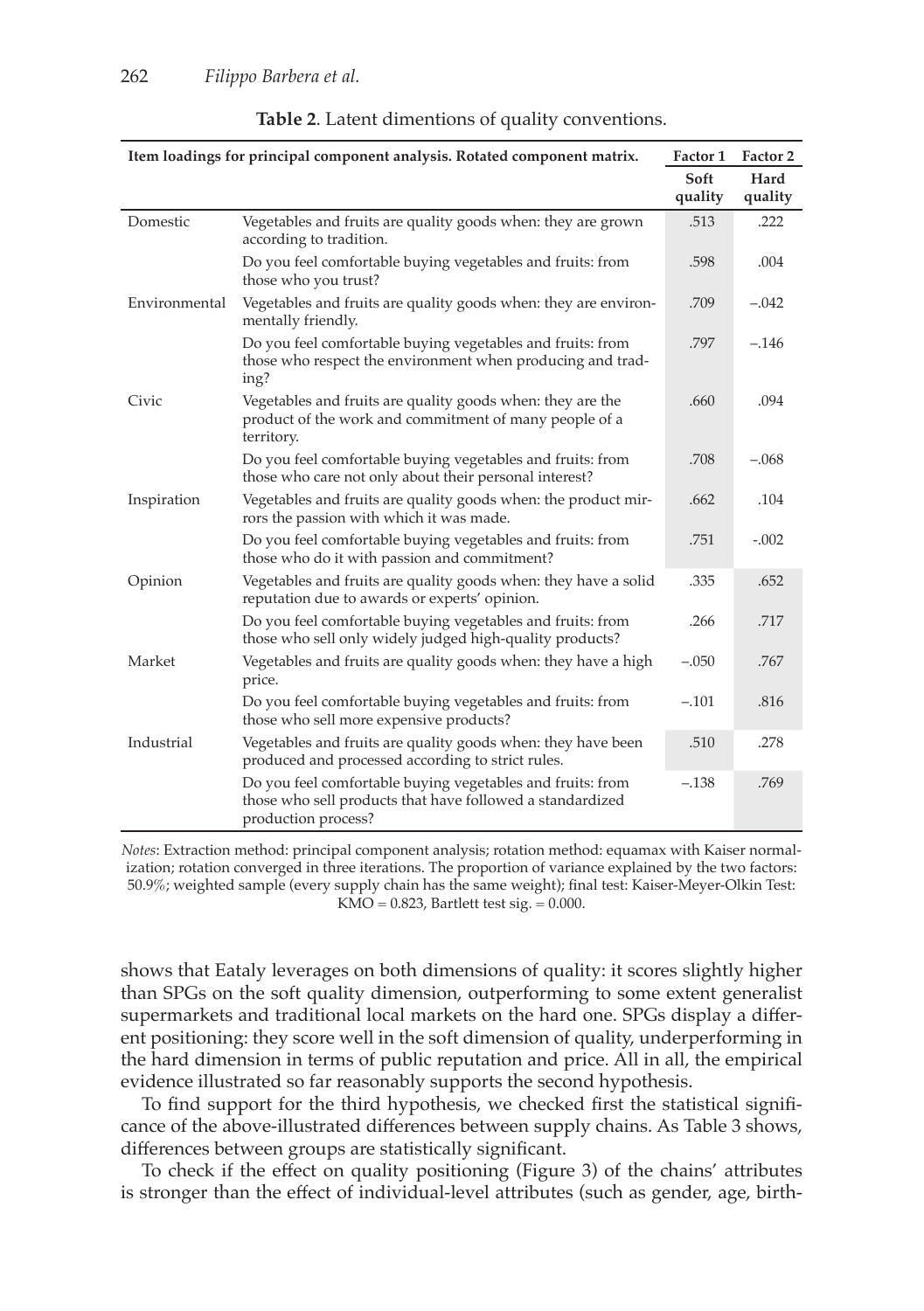

**Figure 3**. The quality space: hard and soft quality. *Note*: the axis value is the percentage of consumers over the mean value of the factor by sales channel.

|                               |                | Sum of<br>squares | df  | Mean<br>squares | F      | $p$ -value |
|-------------------------------|----------------|-------------------|-----|-----------------|--------|------------|
| Soft quality<br>supply chains | Between groups | 7.163             | 4   | 1.791           | 7.344  | .000       |
|                               | Within groups  | 234.086           | 960 | .244            |        |            |
|                               | Total          | 241.250           | 964 |                 |        |            |
| Hard quality<br>supply chains | Between groups | 15.720            | 4   | 3.930           | 17.065 | .000       |
|                               | Within groups  | 221.084           | 960 | .230            |        |            |
|                               | Total          | 236.804           | 964 |                 |        |            |

**Table 3**. Quality dimensions and supply chains (ANOVA analysis).

place, social class and income), we estimated the parameters of a linear regression.<sup>11</sup> The first model introduces the supply chains as independent variables, the second model adds gender, age, birthplace, social class, and income as control variables. The results (Table 4, models a1, a2, b1, b2) show that the supply chain effect is significant, consistent with the hypotheses, and independent from individual-level attributes. As shown in Table 4, both Eataly and, to a larger extent, the farmers' markets are able to attract customers who consider the soft quality component important. On the opposite side, the supermarkets are ineffective in expressing this concept of quality (see negative intercept). Socio-demographic variables are all non-significant (*p* < 0.01) and do not change the weight of the chains' parameters, which maintain their influence as expected.

Both the farmers' markets and, especially, the SPGs have a negative effect on the hard quality component, while for Eataly and the traditional local markets the effects are not statistically significant. Introduction of the socio-demographic variables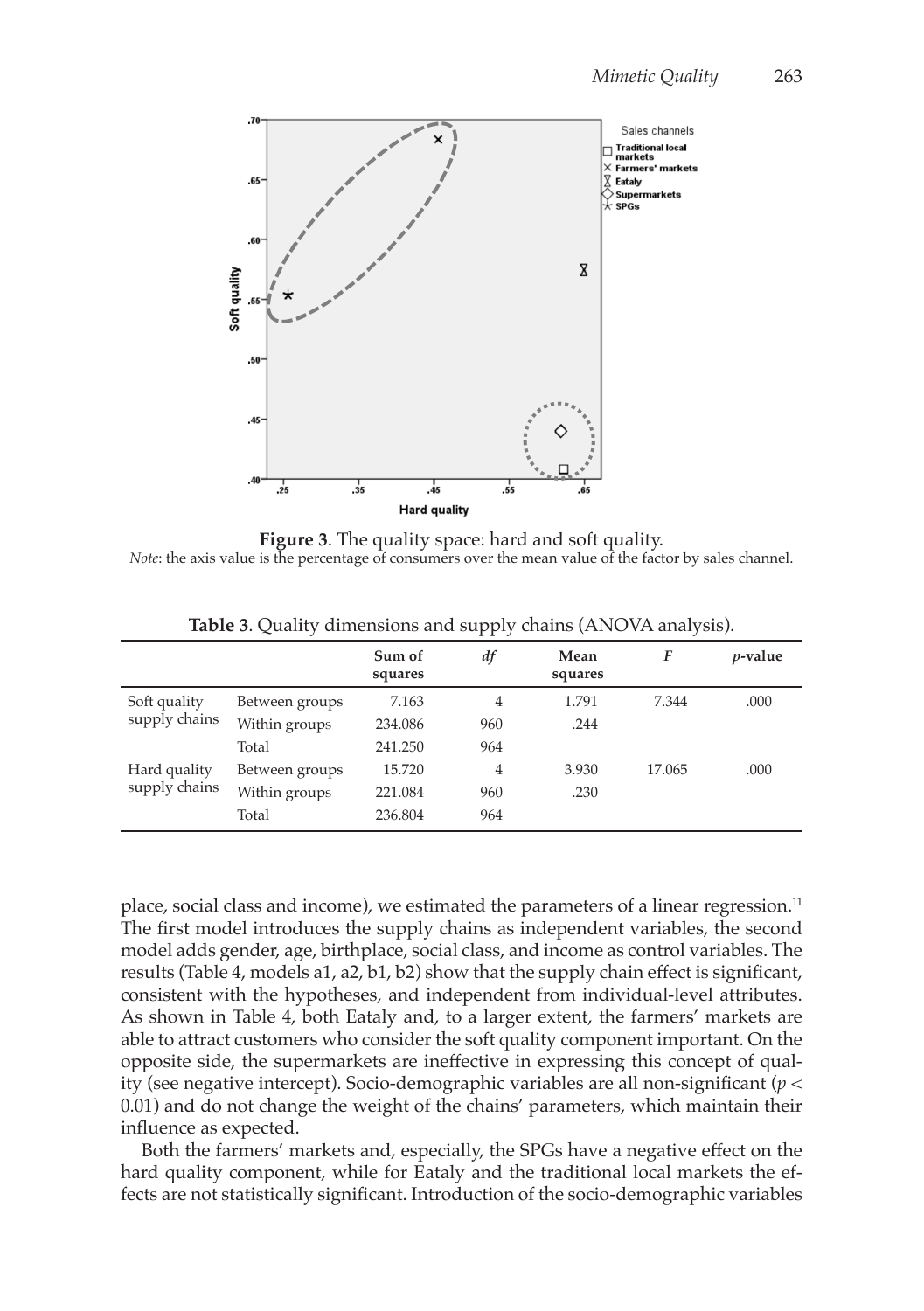|                                                | Model a1     |          |           | Model a2     |         | Model b1     |         |       | Model b2     |         |          |           |
|------------------------------------------------|--------------|----------|-----------|--------------|---------|--------------|---------|-------|--------------|---------|----------|-----------|
| Dependent variable                             | Soft quality |          |           | Soft quality |         | Hard quality |         |       | Hard quality |         |          |           |
| Observations                                   |              | 964      |           |              | 964     |              | 964     |       |              |         | 964      |           |
| $R^2$                                          |              | 0.033    |           |              | 0.054   |              |         | 0.075 |              |         | 0.105    |           |
| $\nu$ -value                                   |              | 0.000    |           |              | 0.000   |              |         | 0.000 |              |         | 0.000    |           |
| Durbin Watson                                  |              | 1.913    |           |              |         |              |         | 1.846 |              |         | 1.841    |           |
|                                                | B            |          | <b>SE</b> | B            |         | <b>SE</b>    | B       |       | <b>SE</b>    | B       |          | <b>SE</b> |
| (Constant)                                     | $-.110$      | $^\star$ | .052      | $-.388$      | $***$   | .128         | .188    | $***$ | .051         | .397    | $**$     | .125      |
| Traditional local markets                      | $-.159$      |          | .087      | $-.110$      |         | .089         | .017    |       | .085         | $-.002$ |          | .087      |
| Farmers' markets                               | .471         | $***$    | .121      | .496         | $***$   | .122         | $-.333$ | $***$ | .118         | $-.325$ | **       | .119      |
| <b>SPGs</b>                                    | .003         |          | .102      | .233         |         | .155         | $-.758$ | $***$ | .100         | $-.789$ | $***$    | .151      |
| Eataly                                         | .222         | $***$    | .083      | .226         | $***$   | .085         | .073    |       | .081         | .070    |          | .082      |
| Female                                         |              |          |           | .071         |         | .064         |         |       |              | $-.034$ |          | .062      |
| Young 18-34 years old                          |              |          |           | .199         |         | .110         |         |       |              | $-.342$ | $**$     | .107      |
| Adults 35-64 years old                         |              |          |           | .149         |         | .099         |         |       |              | $-.062$ |          | .096      |
| Piemonte                                       |              |          |           | .026         |         | .083         |         |       |              | $-.189$ | $^\star$ | .081      |
| Northern Italy (other than<br>Piemonte)        |              |          |           | $-.044$      |         | .106         |         |       |              | $-.086$ |          | .103      |
| Center Italy                                   |              |          |           | $-.225$      |         | .149         |         |       |              | .162    |          | .145      |
| Abroad                                         |              |          |           | $-.232$      |         | .157         |         |       |              | $-.152$ |          | .153      |
| Upper class                                    |              |          |           | .200         |         | .137         |         |       |              | .038    |          | .133      |
| Self-employed middle<br>class                  |              |          |           | .095         |         | .135         |         |       |              | $-.068$ |          | .131      |
| Employed middle class                          |              |          |           | .240         | $\star$ | .114         |         |       |              | $-.012$ |          | .111      |
| Not employed                                   |              |          |           | .031         |         | .130         |         |       |              | .087    |          | .127      |
| Net income 800-1500 $\epsilon$ /<br>month      |              |          |           | $-.090$      |         | .077         |         |       |              | .082    |          | .074      |
| Net income $> 1500 \text{ }\epsilon/$<br>month |              |          |           | $-.043$      |         | .098         |         |       |              | .086    |          | .095      |

**Table 4**. The supply chain effect on hard and soft quality.

*Notes*: Reference profile: large-scale system, male, over 65 years old, from Southern Italy, working class, net income <  $800 \text{ }\epsilon$ /month; \*p <  $0.05$ , \*\*p <  $0.01$ ; the VIF inspection excludes collinearity among the variables.

in the model does not change the influence of the chains, as individual-level attributes are not statistically significant  $(p < 0.01)$ . These results are coherent with the different chains' positioning in the quality space (Figure 3).

Finally, we tested the organizational strategies that chains pursue to support their positioning in the quality space. We expected that the quality-based strategies of Eataly would exemplify a clear combination between different worlds of quality *and* judgment devices. To this end, we measured consumers' ratings of expected quality through nine items (score from 1 to 10), following a customary model of analysis of quality dimensions (Parasuraman et al., 1994). The analysis aimed at exploring the differences in expected quality among consumers who regularly make purchases in the five chains, and then bringing out the competitive advantage of the organizational strategies pursued.

As Figure 4 illustrates, consumers' expectation exhibits high and homogeneous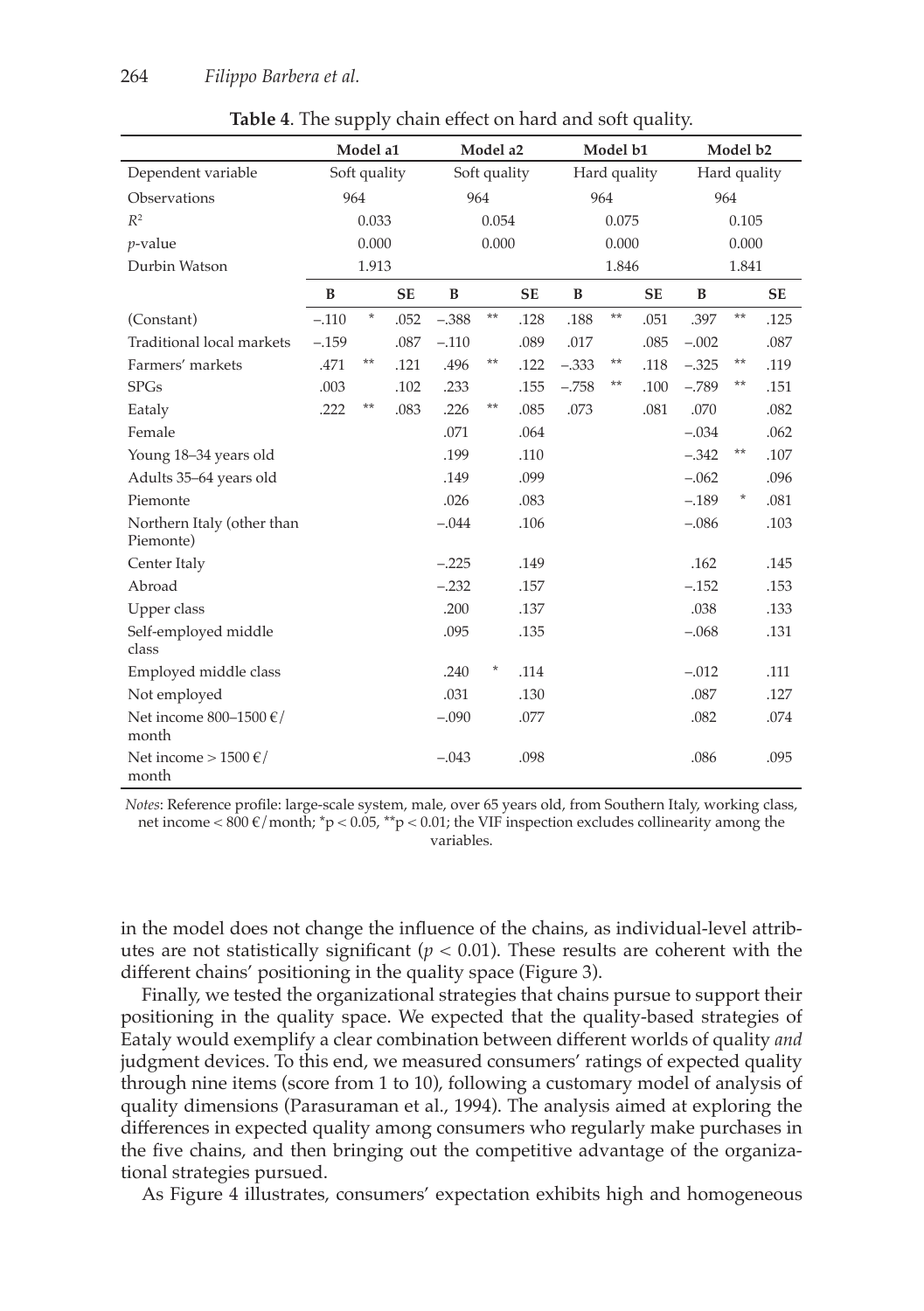

**Figure 4**. Expected quality.

values with regard to security, credibility, courtesy and product communication, while showing greater variability and less homogeneous judgements on knowing the customer, ease of access, physical and social pleasantness of the site.

To single out organizational leverages, we performed a principal components analysis. Two clearly different dimensions emerged.

The first factor, which we call 'the seller matters', highlights an expectation of quality that is focused on the personal relationship with the seller, on their expertise and reliability. The second factor, called 'the retail environment matters', points to an expectation that is related to the ease of access and to the physical and social pleasantness of the retail environment. The need for personalized answers is the only dimension that is transversal to the two factors, although its loading score is higher for the second factor. Thus, the structure of consumers' quality expectation can be summarized by referring to these two areas, which highlight different organizational strategies carried out by the operators in the supply chains. One is centred on the seller, the other on the retail environment; in both cases, personalized knowledge emerges as relevant.

We then analysed the position of the operators in the different supply chains with regard to the use of these organizational levers (Figure 5).

As Figure 5 shows, the positioning of the supply chains along the two dimensions highlights the different practice of the organizational levers. The farmers' markets and the SPGs are positioned to the extreme of the vertical axis, with almost 80% and 70% of consumers exhibiting above-average levels of importance attributed to the seller. In this case, the lever is the personal relationship with the seller. Conversely, large-scale supermarkets minimize personal relationships, without proposing a real alternative to the traditional markets. Once again, the case of Eataly has a peculiar position that is coherent with the role of the organizational lever used to manage the previously outlined score on the soft dimension of quality (Table 5). Eataly manages the soft dimension not through personal devices, but by the means of impersonal and commercial devices, which score very high. As Table 6 shows, these positionings are highly statistically significant.

Once again, we estimated the parameters of a linear regression model in order to compare the market segmentation ability of different chains, controlling for the effect of socio-demographic variables. The results (Table 7, models c1, c2, d1, d2) show that the supply chains' effect is significant, consistent with the hypotheses, and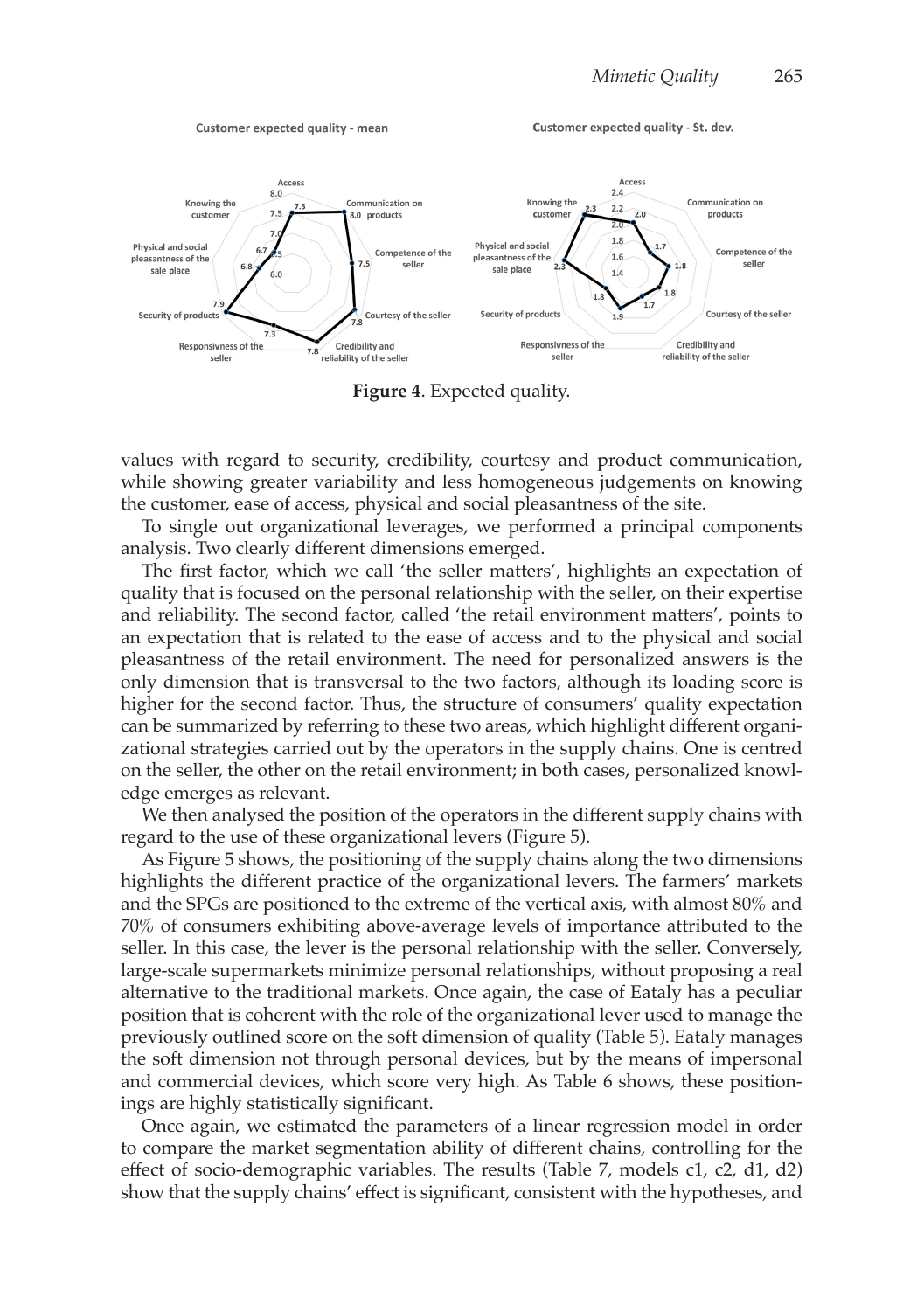

**Figure 5**. Positioning in the expected quality space. *Note*: the axis value is the percentage of consumers over the mean value of the factor by sales channel.

| Item loadings for principal component analysis. Rotated component<br>matrix.                              | Factor 1              | Factor 2                            |
|-----------------------------------------------------------------------------------------------------------|-----------------------|-------------------------------------|
| What features of the sales service deems important, when you choose<br>where to buy fruit and vegetables? | The seller<br>matters | The sales<br>environment<br>matters |
| Access                                                                                                    | .129                  | .650                                |
| Communication on products                                                                                 | .691                  | .206                                |
| Competence of the seller                                                                                  | .864                  | .011                                |
| Courtesy of the seller                                                                                    | .712                  | .295                                |
| Credibility and reliability of the seller                                                                 | .783                  | .141                                |
| Responsiveness of the seller                                                                              | .707                  | .307                                |
| Security of products                                                                                      | .620                  | .295                                |
| Physical and social pleasantness of the sale place                                                        | .121                  | .851                                |
| Knowing the customer                                                                                      | .398                  | .588                                |

|  | <b>Table 5.</b> Latent dimensions of expected quality: seller v. sales environment. |
|--|-------------------------------------------------------------------------------------|
|--|-------------------------------------------------------------------------------------|

*Note*: extraction method: principal component analysis; rotation method: equamax with Kaiser normalization; rotation converged in 3 iterations. Proportion of variance explained by the two factors: 58.2%; weighted sample (every supply chain has the same weight); sample variables are transformed into their logarithms; final test: Kaiser-Meyer-Olkin Test: KMO = 0.876, Bartlett test: sign. = 0.000.

independent from individual-level attributes.

# **Discussion and Conclusion**

In this article, we have analysed consumer quality conventions in different agri-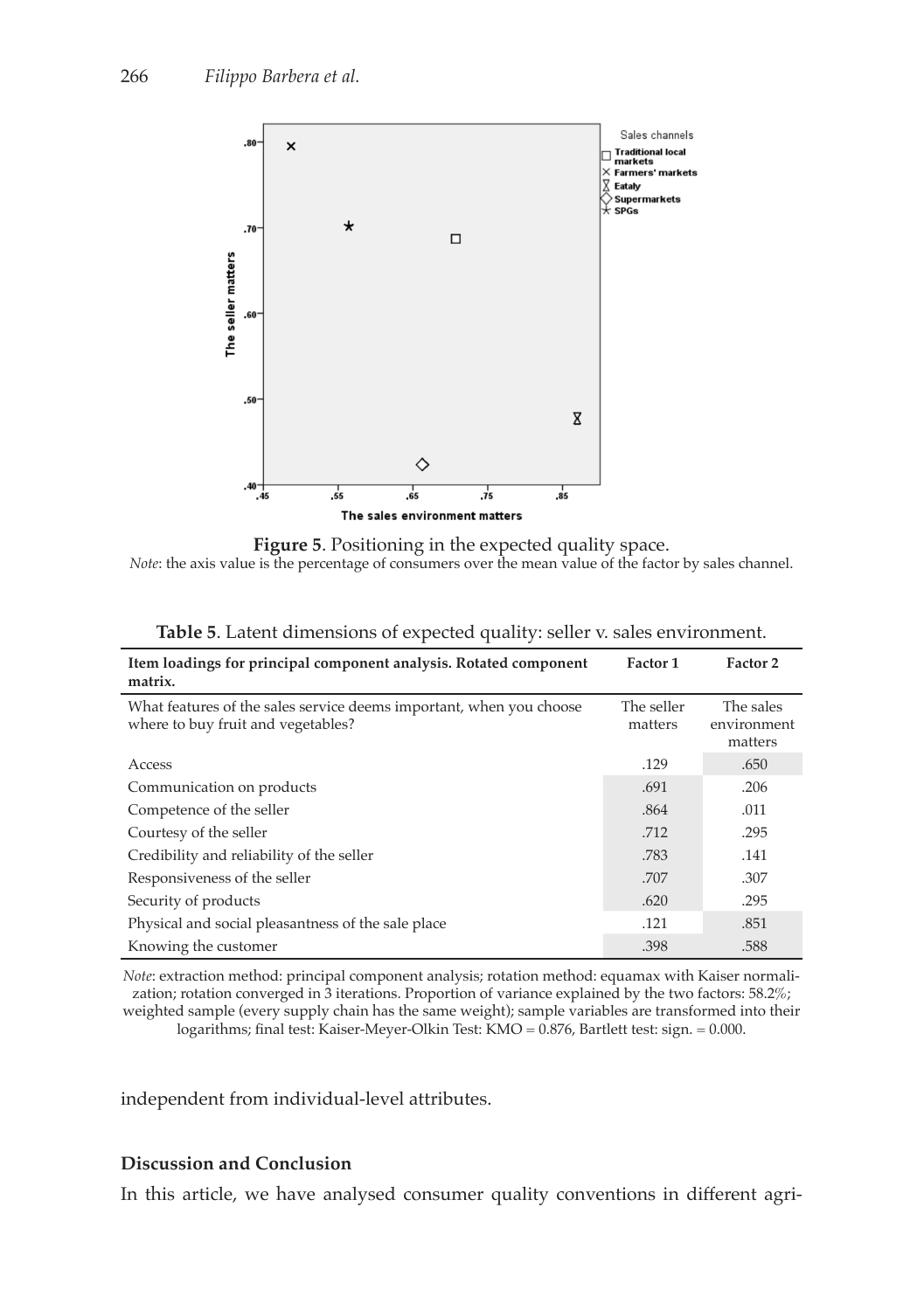food supply chains, both conventional and alternative, and we have highlighted the strategies adopted by retail organizations positioning themselves coherently in the quality space combining different quality conventions and judgment devices. We first showed that multipolar, but ordered, quality profiles are widespread among consumers. Consumers' quality positioning, on the one hand, denies the existence of random omnivorous profiles; on the other hand, it does not blindly reflect the 'conventional–alternative' polarization. We then shifted attention to the food supply side, bringing out the consistency between consumers' quality representations and the chain's quality profile, confirming the existence of differentiated strategies that are carried out by operators to enact quality conventions quite independently from individual-level attributes of consumers. Table 8 provides a summary of these 'chain-effects' on the quality positioning in reference to large-scale food distribution.

Traditional markets, farmers' markets and solidarity purchasing groups share the relevance attributed to the seller, showing high quality expectations related to this relationship. But some differences in their positioning emerge. In traditional markets, the centrality of the personal relationship with the seller and the irrelevance of all the other dimensions describes a situation in which *quality is in the relationship*, namely direct contact with the vendor embodies the *generic* quality expectation of consumers. In the farmers' markets, the vendor is perceived as an intermediary and a guarantor of a *specific* kind of quality. In this case, therefore, *soft* quality is in the relationship. In solidarity purchasing groups, a sort of negative feeling against hard quality is found. This might be due to the low importance that these consumers give to market and labels/experts' opinion as quality signals that are widespread in 'conventional' agri-food chains. At the same time, the personal relationship with the seller is crucial for quality expectations. For this reason, we can say that in solidarity purchasing groups *quality is the relationship*. Finally, we observed the case of hybrid organizations such as Eataly. In this case, quality strategies seem to be designed to combine different worlds of quality and judgment devices. Eataly, in fact, is able to hold together the ability to respond to soft quality expectations and to leverage on the retail environment features. In other words, consumers of high-end supermarkets do not look for a specific seller, they look for a particular *sales atmosphere*. And the retail environment is the organizational lever that Eataly relies on to generate the experience of soft quality. Eataly thus shows a specific mimetic ability: it valorizes the soft dimension of quality, without renouncing the hard one, by mimicking the trusting relationship of AFNs through impersonal judgment devices strategies, where the atmosphere substitutes for the personal relationships with specific sellers. As Eataly's owner Oscar Farinetti has stated: 'The street market has been a tremendous inspiration for me, I tried to recreate its atmosphere inside Eataly' (Fiory, 2014). In Eataly's case *quality is in the air*. These findings support the idea that – in the experience of consumers – Eataly looks like a new large-scale distribution retail format that offers a new food distribution paradigm inspired by concepts such as sustainability, sharing and responsibility (Sebastiani et al., 2013). It goes without saying that the atmosphere in question clashes with the protests of Eataly employees against low wages and precarious contracts, with the huge purchasing power the company exerts on its suppliers, and with Farinetti's tremendous political capital, which allowed him to have a key role in the food-themed Universal Exposition of 2015 in Milan. From this point of view, the strategic mimicry of Eataly and its positioning in the quality space stand out as *camouflage*.

With regard to the 'conventional–alternative' dimensions of food production and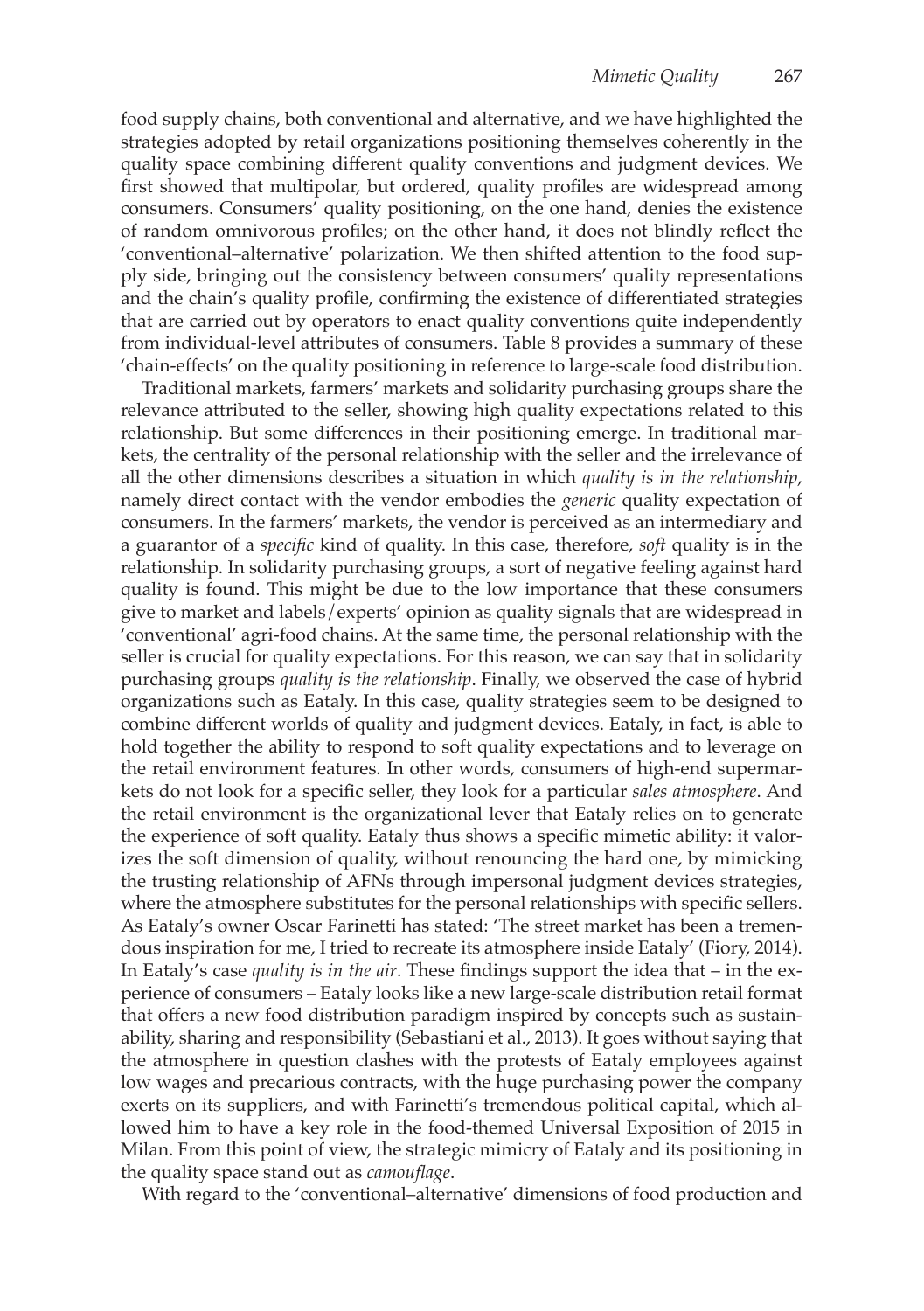|                                                       |                | Sum of<br>squares | df  | Mean<br>squares | F      | Sig. |
|-------------------------------------------------------|----------------|-------------------|-----|-----------------|--------|------|
| The seller mat-                                       | Between groups | 17.131            | 3   | 5.710           | 25.015 | .000 |
| ters * Supply                                         | Within groups  | 184.445           | 808 | .228            |        |      |
| chains                                                | Total          | 201.576           | 811 |                 |        |      |
| The sales envi-<br>ronment matters<br>* Supply chains | Between groups | 12.770            | 3   | 4.257           | 20.709 | .000 |
|                                                       | Within groups  | 166.092           | 808 | .206            |        |      |
|                                                       | Total          | 178.862           | 811 |                 |        |      |

**Table 6**. Positioning in the expected quality space (ANOVA analysis).

distribution, at the macro-level mimetic quality points to the capacity of capitalism to absorb critical pressures (Boltanski and Chiapello, 1999). In the case of Eataly, this seems to occur primarily through narratives. When, during a public event, a Sicilian farmer complained that Eataly sold his produce at five times the price it paid him, Farinetti began a long tirade on the concept of narrative, claiming that a product has no value if one is not able to build a narrative about it (Bukowski, 2015). Mimetic quality thus activates new justificatory discourses, in order to resist the anti-capitalist critique encoded in AFNs' narratives: 'in fact, critique has an internally transformative influence on capitalism. Capitalism incorporates the values that were the basis for its critique' (Rendtorff, 2014, p. 261). At the meso-level, the concept of mimetic quality points to the relevance of organizational hybrids, those organizations that respond strategically to new quality mixes and combine institutional logics in unprecedented ways (Haigh et al., 2015).

We tried to show how quality conventions/orders of worth combine differently in different worlds of food/worlds of production (Salais and Storper, 1992; Storper and Salais, 1997). As Stefano Ponte argued (2016, p. 16): 'analytically, the literature has developed along two distinct (but sometimes overlapping) approaches: a first that engages with a agro-food adaptation of the "worlds of production" framework; and a second that applies the "orders of worth" approach of Boltanski and Thévenot and further elaborations of "quality conventions"'. The empirical test of the *mimetic quality* concept provides a bridge between these two approaches. Furthermore, our findings support the idea that if imitation results in isomorphism in responding to the same institutional environment (DiMaggio and Powell, 1983), *creative mimicry* results in variation and hybrid forms in response to given institutional demands and expectations (Oliver, 1991). While mere imitation goes along with habit, imitation and compliance, creative mimicry implies active agency for co-optation, influence and control.

But creative mimicry must be able to adapt quickly to evolving demands and local symbolic constraints. If, as we argued, quality is temporally and spatially marked, its historical timing would also make a difference: strategic mimicry needs to adapt quickly to different constellations of factors. In this connection, further analyses that take into account differences in time and space are therefore needed. For instance, a better understanding of Eataly's mimetic strategies is likely to come from a comparative analysis of how organizational levers change in different contexts. While a retail environment that reproduces the traditional market's atmosphere exists – and seems to work – in Italy, in other Eataly stores around the world other mimetic strategies might be implemented in order to meet different consumer expectations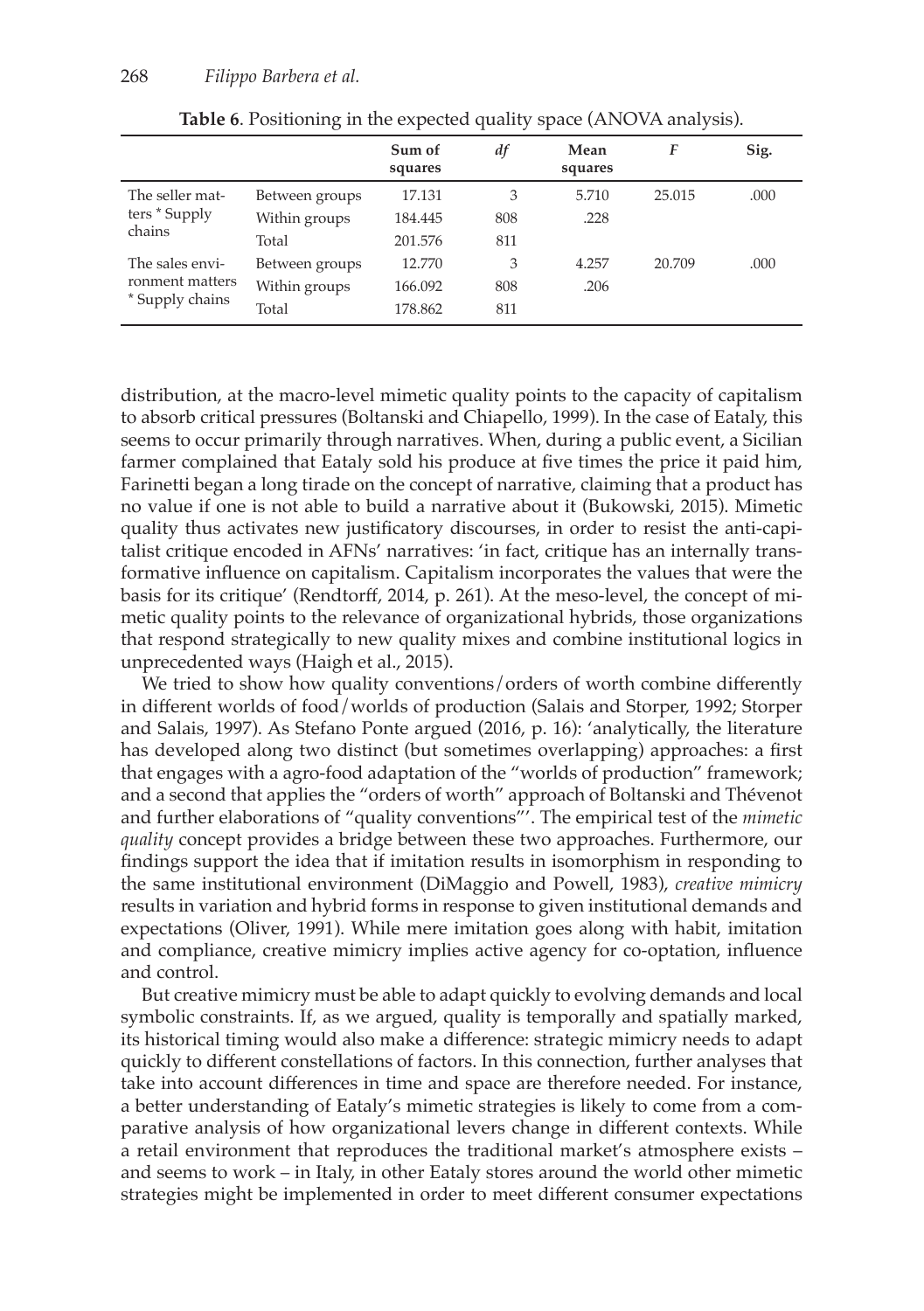|                                                | Model c1 |                       | Model c2  |                    | Model d1 |           |         | Model d2                           |           |         |                                    |           |
|------------------------------------------------|----------|-----------------------|-----------|--------------------|----------|-----------|---------|------------------------------------|-----------|---------|------------------------------------|-----------|
| Dependent vari-<br>able                        |          | The seller<br>matters |           | The seller matters |          |           |         | The sales environ-<br>ment matters |           |         | The sales environ-<br>ment matters |           |
| Observations                                   | 935      |                       |           | 935                |          |           | 935     |                                    |           | 935     |                                    |           |
| $R^2$                                          |          | 0.035                 |           |                    | 0.065    |           |         | 0.079                              |           |         | 0.118                              |           |
| $p$ -value                                     |          | 0.000                 |           |                    | 0.000    |           |         | 0.000                              |           |         | 0.000                              |           |
| Durbin Watson                                  |          | 2.012                 |           |                    | 1.997    |           |         | 1.993                              |           |         | 1.993                              |           |
|                                                | B        |                       | <b>SE</b> | B                  |          | <b>SE</b> | B       |                                    | <b>SE</b> | B       |                                    | <b>SE</b> |
| (Constant)                                     | $-.202$  | $**$                  | 0.055     | $-0.447$           | $**$     | 0.129     | .034    |                                    | .051      | .311    | $**$                               | .118      |
| <b>Traditional local</b><br>markets            | 0.337    | **                    | 0.088     | 0.394              | $***$    | 0.090     | .044    |                                    | .081      | .005    |                                    | .083      |
| Farmers' mar-<br>kets                          | 0.394    | $***$                 | 0.123     | 0.443              | $**$     | 0.124     | $-.372$ | $***$                              | .114      | $-.368$ | $***$                              | .114      |
| <b>SPGs</b>                                    | 0.328    | $***$                 | 0.103     | 0.613              | $***$    | 0.155     | $-.298$ | $***$                              | .095      | $-.562$ | $***$                              | .142      |
| Eataly                                         | $-0.06$  |                       | 0.085     | $-0.077$           |          | 0.087     | .444    | $^{\star\star}$                    | .079      | .475    | $***$                              | .080      |
| Female                                         |          |                       |           | 0.043              |          | 0.065     |         |                                    |           | .034    |                                    | .060      |
| Young 18-34<br>years old                       |          |                       |           | 0.120              |          | 0.111     |         |                                    |           | $-.404$ | $***$                              | .102      |
| Adults 35-64<br>years old                      |          |                       |           | 0.200              | $\star$  | 0.100     |         |                                    |           | $-.030$ |                                    | .092      |
| Piemonte                                       |          |                       |           | $-0.062$           |          | 0.085     |         |                                    |           | $-.032$ |                                    | .078      |
| Northern Italy<br>(other than Pie-<br>monte)   |          |                       |           | 0.007              |          | 0.109     |         |                                    |           | $-.109$ |                                    | .100      |
| Center Italy                                   |          |                       |           | $-0.081$           |          | 0.152     |         |                                    |           | $-.049$ |                                    | .139      |
| Abroad                                         |          |                       |           | $-0.583$           | $***$    | 0.158     |         |                                    |           | $-.005$ |                                    | .145      |
| Upper class                                    |          |                       |           | 0.105              |          | 0.138     |         |                                    |           | $-.080$ |                                    | .126      |
| Self-employed<br>middle class                  |          |                       |           | 0.054              |          | 0.138     |         |                                    |           | $-.144$ |                                    | .126      |
| Employed mid-<br>dle class                     |          |                       |           | 0.189              |          | 0.115     |         |                                    |           | $-.020$ |                                    | .105      |
| Not employed                                   |          |                       |           | 0.043              |          | 0.133     |         |                                    |           | $-.057$ |                                    | .122      |
| Net income<br>800-1500 $\in$ /<br>month        |          |                       |           | 0.003              |          | 0.078     |         |                                    |           | $-.121$ |                                    | .072      |
| Net income ><br>$1500 \text{ }\epsilon$ /month |          |                       |           | 0.132              |          | 0.100     |         |                                    |           | $-.183$ |                                    | .092      |

**Table 7**. The supply chain effect on the expected quality.

*Notes*: Reference profile: large-scale system, male, over 65 years old, from Southern Italy, working class, net income < 800 €/month; \**p* < 0.05, \*\**p* < 0.01; the VIF inspection excluded collinearity among the variables.

and ideas about what quality. Comparative case studies focusing on Eataly's stores in New York, Chicago, Monaco, Istanbul, San Paolo, Dubai, Tokyo or Seoul could provide useful elements to understand how the quality strategies pursued by hybrid organizations adapt to local circumstances.

Finally, at the micro level, the idea of mimetic quality points to purchasing choices as a situational competence, resulted from a complex process of qualification (Callon et al., 2002). This competence consolidates normative orientations, moral standards,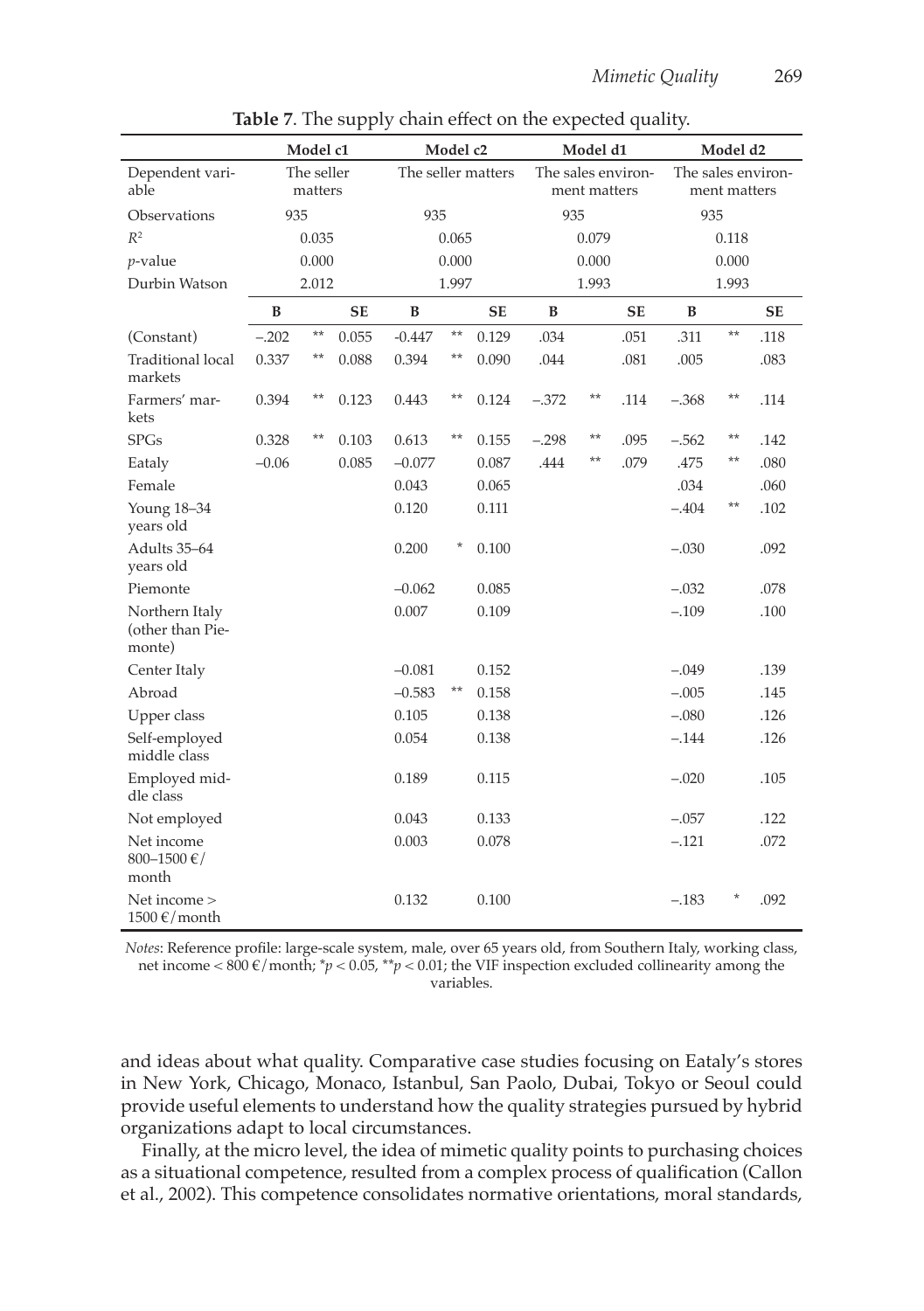|                           | Eataly                        | Traditional<br>markets                   | Farmers mar-<br>kets                   | Solidarity<br>purchasing<br>groups |
|---------------------------|-------------------------------|------------------------------------------|----------------------------------------|------------------------------------|
| Soft quality              | Positive                      | No effect                                | Positive                               | No effect                          |
| Hard quality              | No effect                     | No effect                                | Negative                               | Negative                           |
| Seller matters            | No effect                     | Positive                                 | Positive                               | Positive                           |
| Sales environment matters | Positive                      | No effect                                | Negative                               | Negative                           |
| Quality strategy          | Soft quality is in<br>the air | Quality is <i>in</i> the<br>relationship | Soft quality is in<br>the relationship | Quality is the<br>relationship     |

**Table 8**. Quality conventions and worlds of production.

in-group or out-group boundaries and the agent's behaviour accordingly. Purchasing choices thus build recognition rules and they generate a sense of belonging to a group, real or imaginary. Situational competence, if properly managed and performed, has a symbolic value *representing* that we are part of a common belonging (e.g. food activist, food experts, food lovers). This shapes individual identity anchoring it to a wider identity, i.e. to a collective profile or to an order of worth. For what mimetic quality in food networks is concerned, a positive feedback seems to be at work: the more hybrid organizations successfully imitate alternative quality conventions and shape their organizational settings accordingly, the more important consumer situational competence is. At the same time, the more the situational competence is effective, the more that specific combination of quality conventions is reinforced. This would appear to confirm the idea (Callon et al., 2002; Callon and Muniesa, 2005) that in the 'service economy' the situational qualification of products *within* the procurement process is a key concern for the organization of markets.

#### **Notes**

- 1. The concept of 'symbolic struggles' quite naturally links to Bourdieu's analysis (e.g. 1984, p. 281). While this connection is certainly plausible, it is worth to point out how our approach differs from Bourdieu's. Bourdieu was mainly interested in those strategic actions designed to *accumulate* symbolic capital and in the *conversion* from one capital form to another. We are more interested in how qualitybased fields are built on tensions, disputes and compromises of different 'worlds of quality' (see Boltanski and Thévenot, 2006). Moreover, we maintain that forms of compromise and conflict among quality conventions are spatially and temporally marked, while Bourdieu links them to structural locations of subjects in terms of class position. However, we share with Bourdieu the idea that quality is first and foremost connected to power and conflict in a given social field.
- 2. Later contributions add two further worlds: the environmental world and the projects-based world (cf. Boltanski and Chiapello, 1999).
- 3. In the field of agri-food consumption and production, the theory of conventions has been applied to a variety of research problems summarized by Ponte (2016) in two main analytical streams: the worlds of production framework (Salais and Storper, 1992; Storper and Salais, 1997) and the orders of worth approach (Boltanski and Thévenot, 2006). All these contributions converge in the idea that 'in reality clear distinctions cannot be made between definitions of quality and that boundaries between categories are often blurred' (Sage, 2003, p. 7).
- 4. It is worth underlining that organizational strategies are *signals*, which, unlike *signs*, are pieces of information intentionally emitted by an agent (cf. Gambetta, 2005, 2009).
- 5. Data retrieved from Retegas, the Italian network of SPGs (see <http://www.economiasolidale.net>). Because online registration is voluntary and some researches were carried out locally, Retegas estimates that there are about twice as many registered solidarity purchasing groups (Grasseni, 2013).
- 6. The three strata included (i) markets with 1–4 farmers' stalls, (ii) markets with 5–8 farmers' stalls, (iii) markets with 9–13 farmers' stalls.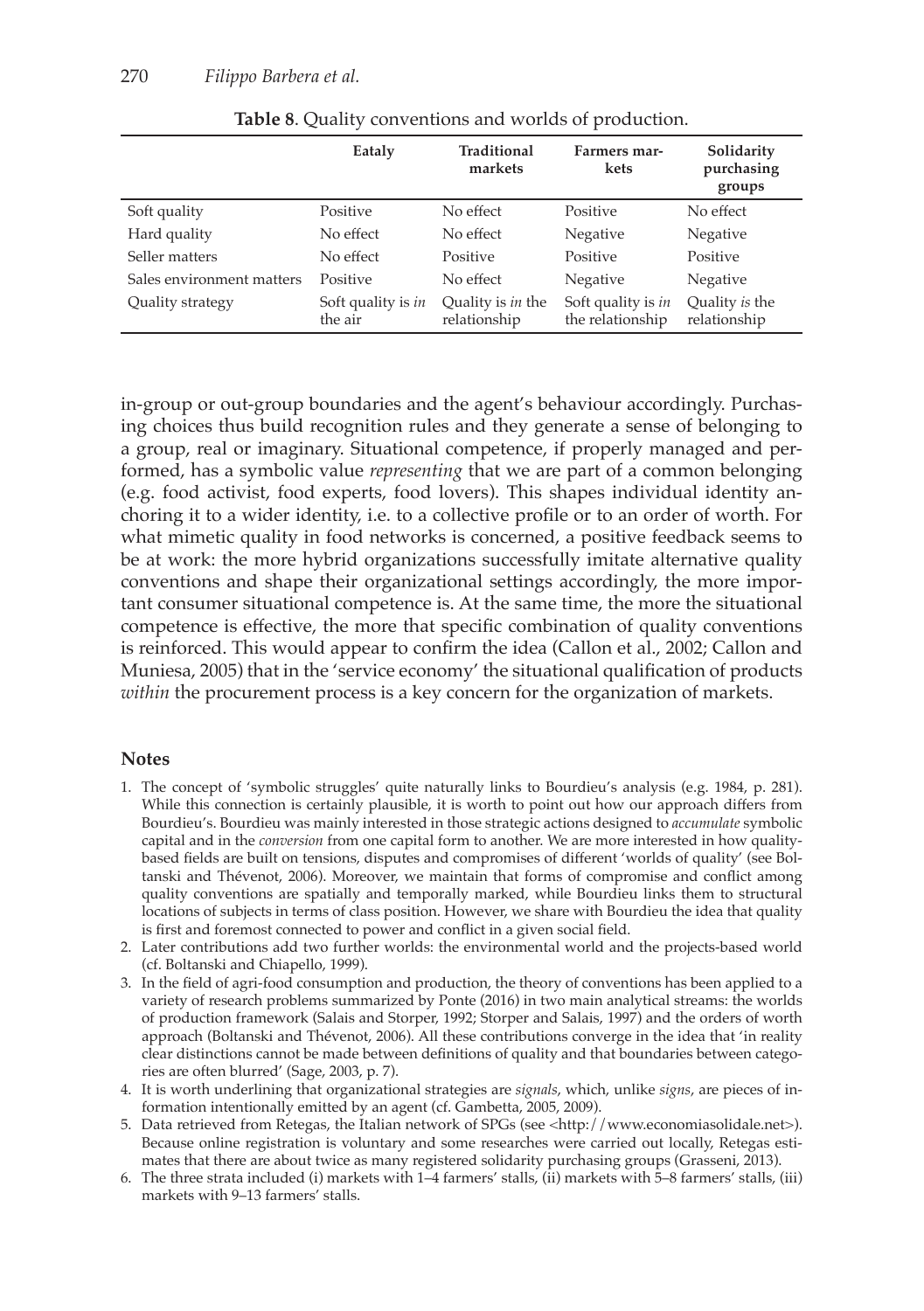- 7. The total number of questionnaires refers to valid cases for which the supply chain where the administration occurred constitutes the predominant, or at least habitual, place of food purchasing.
- 8. Minimum age 19, maximum age 86, standard deviation 16.2. Data were missing for 5 respondents  $(0.5\%)$
- 9. With regard to age, data were missing for 162 respondents (14.9%).
- 10. The number of missing values for occupational class was 159, and there were 327 missing values for monthly net income.
- 11. In the model, the reference group is that of large-scale system consumers, having the following social profile: male, over 65 years old, born in the South of Italy, working-class member with a low-income.

#### **References**

- AGCM (Autorità Garante della Concorrenza <sup>e</sup> del Mercato) (2013) *Indagine conoscitiva IC43: Settore della Grande Distribuzione Organizzata*. Published online: <http://www.agcm.it/indagini-conoscitive-db /open/C12564CE0049D161/973E4D42D69C4A11C1257BC60039BBA0.html>, accessed 20 March 2018.
- Arcidiacono, D. (2016) La grande distribuzione alimentare, in: F. Barbera, J. Dagnes, A. Salento and F. Spina (eds) *Il capitale quotidiano. Un manifesto per l'economia fondamentale*. Rome: Donzelli, pp. 74–87.
- Beckert, J. (2009) The social order of markets, *Theory and Society*, 38(3), pp. 245–269.
- Beckert, J. (2016) *Imagined Futures: Fictional Expectations and Capitalist Dynamics*. Cambridge, MA: Harvard University Press.
- Beckert, J. and Aspers, P. (2011) *The Worth of Goods: Valuation and Pricing in the Economy*. Oxford: Oxford University Press.
- Biggart, N.W. and Beamish, T.D. (2003) The economic sociology of conventions: habit, custom, practice, and routine in market order, *Annual Review of Sociology*, 29, pp. 443–464.
- BOLTANSKI, L. and THÉVENOT, L. (2000) The reality of moral expectations: a sociology of situated judgement, *Philosophical Explorations*, 3(3), pp. 208–231.
- Boltanski, L. and Thévenot, L. (2006) *On Justification: Economies of Worth*. Princeton, NJ: Princeton University Press.
- Borghi, V. and Vitale, T. (2006) Convenzioni, economia morale e ricerca sociologica, *Sociologia del Lavoro*, 104, pp. 7–34.
- Bourdieu, P. (1984) *Distinction: A Social Critique of the Judgement of Taste*. Cambridge, MA: Harvard University Press.
- Bukowski, W. (2015) *La danza delle mozzarelle. Slow food, Eataly, Coop e la loro narrazione*. Roma: Edizioni Alegre.
- Callon, M. and Muniesa, F. (2005) Economic markets as calculative collective devices, *Organization Studies*, 26(8), pp. 1229–1250.
- Callon, M., Meadel, C. and Rabeharisoa, V. (2002) The economy of qualities, *Economy and Society*, 31(2), pp. 194–217.
- DANSERO, E. and PUTTILLI, M. (2014) Multiple territorialities of alternative food networks: six cases from Piedmont, Italy, *Local Environment*, 19(6), pp. 626–643.
- DiMaggio, P. and Powell, W. (1983) The iron cage revisited: institutional isomorphism and collective rationality in organizational fields, *American Sociological Review*, 48(2), pp. 147–60.
- Eymard-Duvernay, F. (1989) Conventions de qualité et formes de coordination, *Revue Économique*, 40(2), pp. 329–360.
- Fiori, R. (2014) Eataly è unica come Benigni, *La Stampa*, 21 December.
- Gallarza, M.G., Gil-Saura, I. and Holbrook, M.B. (2011) The value of value: further excursions on the meaning and role of customer value, *Journal of Consumer Behavior*, 10(4), pp. 179–191.
- Gambetta, D. (2005) Deceptive mimicry in humans, in: S. Hurley and N. Chater (eds) *Perspectives on Imitation: From Neuroscience to Social Science. Volume 2: Imitation, Human Development, and Culture*. Cambridge, MA: MIT Press, pp. 221–242.
- GAMBETTA, D. (2009) Signaling, in: P. HEDSTRÖM and P. BEARMAN (eds) *The Oxford Handbook of Analytical Sociology*. Oxford: Oxford University Press, pp. 168–194.
- GOLDBERG, A., HANNAN, M.T. and KOVÁCS, B. (2016) What does it mean to span cultural boundaries? variety and Atypicality in Cultural Consumption, *American Sociological Review*, 81(2), pp. 215–241.
- Grasseni, C. (2013) *Beyond Alternative Food Networks: Italy's Purchase Groups*. London: Bloomsbury Academic.
- GREENLAND, S.J. and McGOLDRICK, P.J. (1994) Atmospherics, attitudes and behaviour: modelling the impact of designed space, *International Review of Retail, Distribution and Consumer Research*, 4(1), pp. 1–16.
- Haigh, N., Walker, J., Bacq, S. and Kickul, J. (2015) Hybrid organizations: origins, strategies, impacts, and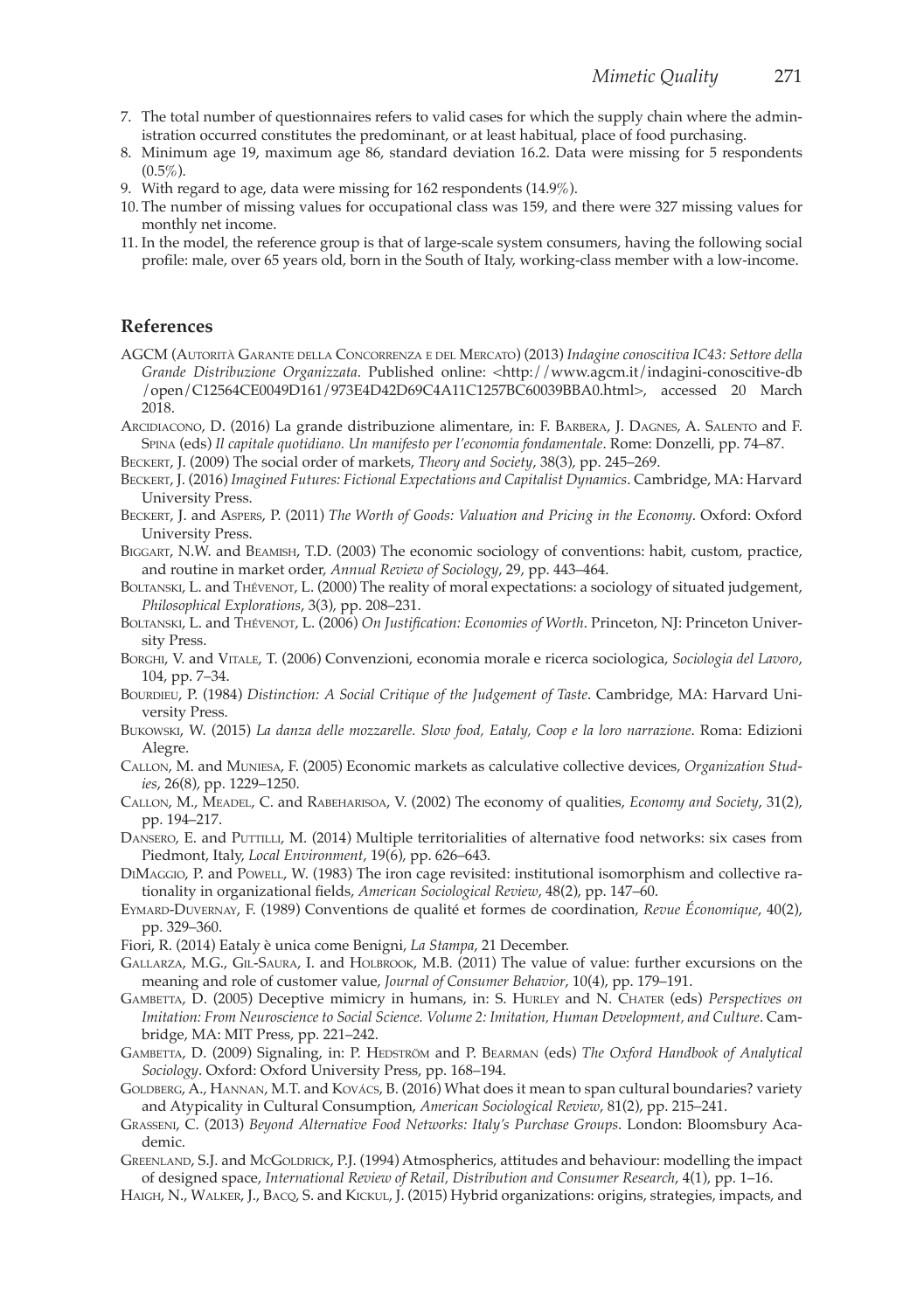implications, *California Management Review*, 57(3), pp. 5–12.

- Honkanen, P., Verplanken, B. and Olsen, S.O. (2006) Ethical values and motives driving organic food choice, *Journal of Consumer Behaviour*, 5(5), pp. 420–430.
- HUTTER, M. and STARK, D. (2015) Pragmatist perspectives on valuation: an introduction, in: A.B. ANTAL, M. HUTTER and D. STARK (eds) Moments of Valuation: Exploring Sites of Dissonance. Oxford: Oxford University Press, pp. 1–12.
- Karpik, L. (2010) *Valuing the Unique: The Economics of Singularities*. Princeton, NJ: Princeton University Press.
- Kebir, L. and Torre, A. (2012) Geographical proximity and new short supply food chains, in: L. Lazzeretti (ed.) *Creative Industries and Innovation in Europe: Concepts, Measures and Comparative Case Studies*. London: Routledge, pp. 194–211.
- Kirwan, J. (2006) The interpersonal world of direct marketing: examining conventions of quality at UK farmers' markets, *Journal of Rural Studies*, 22(3), pp. 301–312.
- Micheletti, M., Follesdal, A. and Stolle, D. (eds) (2004) *Politics, Products and Markets: Exploring Political Consumerism Past and Present*. New Brunswick, NJ: Transaction Publishers.
- Muniesa, F., Millo, Y. and Callon, M. (2007), An introduction to market devices, in: M. Callon, Y. Millo and F. Muniesa (eds) *Market Devices*. Oxford: Blackwell Publishing, pp. 1–12.
- Murdoch, J. and Miele, M. (1999) 'Back to nature': changing 'worlds of production' in the food sector, *Sociologia Ruralis*, 39(4), pp. 465–483.
- MURDOCH, J. and MIELE, M. (2004) A new aesthetic of food? Relational reflexivity in the 'alternative' food movement, in: M. HARVEY, A. MCMEEKIN and A. WARDE (eds) *Qualities of Food*. Manchester: Manchester University Press, pp. 156–175.
- MURDOCH, J., MARSDEN, T. and BANKS, J. (2000) Quality, nature and embeddedness: some theoretical considerations in the context of the food sector, *Economic Geography*, 76(2), pp. 107–125.
- Negro, G., Hannan, M.T., Rao, H. and Leung, M.D. (2007) *No* Barrique*, No Berlusconi: Collective Identity, Contention, and Authenticity in the Making of Barolo and Barbaresco Wines*, Research Paper 1972. Stanford, CA: Stanford Graduate School of Business.
- Nelson, P. (1970) Information and consumer behavior, *Journal of Political Economy*, 78(2), pp. 311–329.
- Oliver, C. (1991) Strategic responses to institutional processes, *Academy of Management Journal*, 16(1), pp. 145–180.
- Onozaka, Y., Nurse, G. and McFadden, D.T. (2010) Local food consumers: how motivations and perceptions translate to buying behavior, *Choices*, 25(1), pp. 1–6.
- Parasuraman, A., Zeithaml, V.A. and Berry, L.L. (1994) Reassessment of expectations as a comparison standard in measuring service quality: implications for further research, *Journal of Marketing*, 58(1), pp. 111–124.
- PECORARO, M.G. and UUSITALO, O. (2013) Conflicting values of ethical consumption in diverse worlds: a cultural approach, *Journal of Consumer Culture*, 14(1), pp. 45–65.
- Peterson, R.A. and Kern, R.M. (1996) Changing highbrow taste: from snob to omnivore, *American Sociological Review*, 61(5), pp. 900–907.
- PETTENATI, G. and DANSERO, E. (2015) La territorialità degli AFN: rappresentazioni, processi e politiche. I risultati *della mappatura*. Presented at the AFNIA Workshop, Torino, 15 February.
- PONTE, S. (2009) Governing through quality: conventions and supply relations in the value chain for South African wine, *Sociologia Ruralis*, 49(3), pp. 236–257.
- Ponte, S. (2016) Convention theory in the Anglophone agro-food literature: Past, present and future, *Journal of Rural Studies*, 44, pp. 12–23.
- REEVES, C.A. and BEDNAR, D.A. (1994) Defining quality: alternatives and implications, *Academy of Management Review*, 19(3), pp. 419–445.
- Regione Piemonte (2012) *Cerca i mercati in Piemonte*. Torino: Regione Piemonte. Published online <http://www.regione.piemonte.it/gestione/commercio/mercati/dynIndex.php>.
- RENDTORFF, J.D. (2014) *French Philosophy and Social Theory: A Perspective for Ethics and Philosophy of Management*. Rotterdam: Springer Netherlands.
- Sage, C. (2003) *Quality in Alternative Food Networks: Conventions, Regulations and Governance*. Presented at the 'Policies, Governance and Innovations for Rural Areas' International Seminar, Università della Calabria, Arcavacata di Rende, 21–23 November.
- Salais, R. and Storper, M. (1992) The four 'worlds' of contemporary industry, *Cambridge Journal of Economics*, 16(2), pp. 169–193.
- Sassatelli, R. (2015) Consumer culture, sustainability and a new vision of consumer sovereignty, *Sociologia Ruralis*, 55(4), pp. 483–496.
- Sebastiani, R., Montagnini, F. and Dalli, D. (2013) Ethical consumption and new business models in the food industry: evidence from the Eataly case, *Journal of Business Ethics*, 114(3), pp. 473–488.
- Stamer, N.B. (2018) Moral conventions in food consumption and their relationship to consumers' social